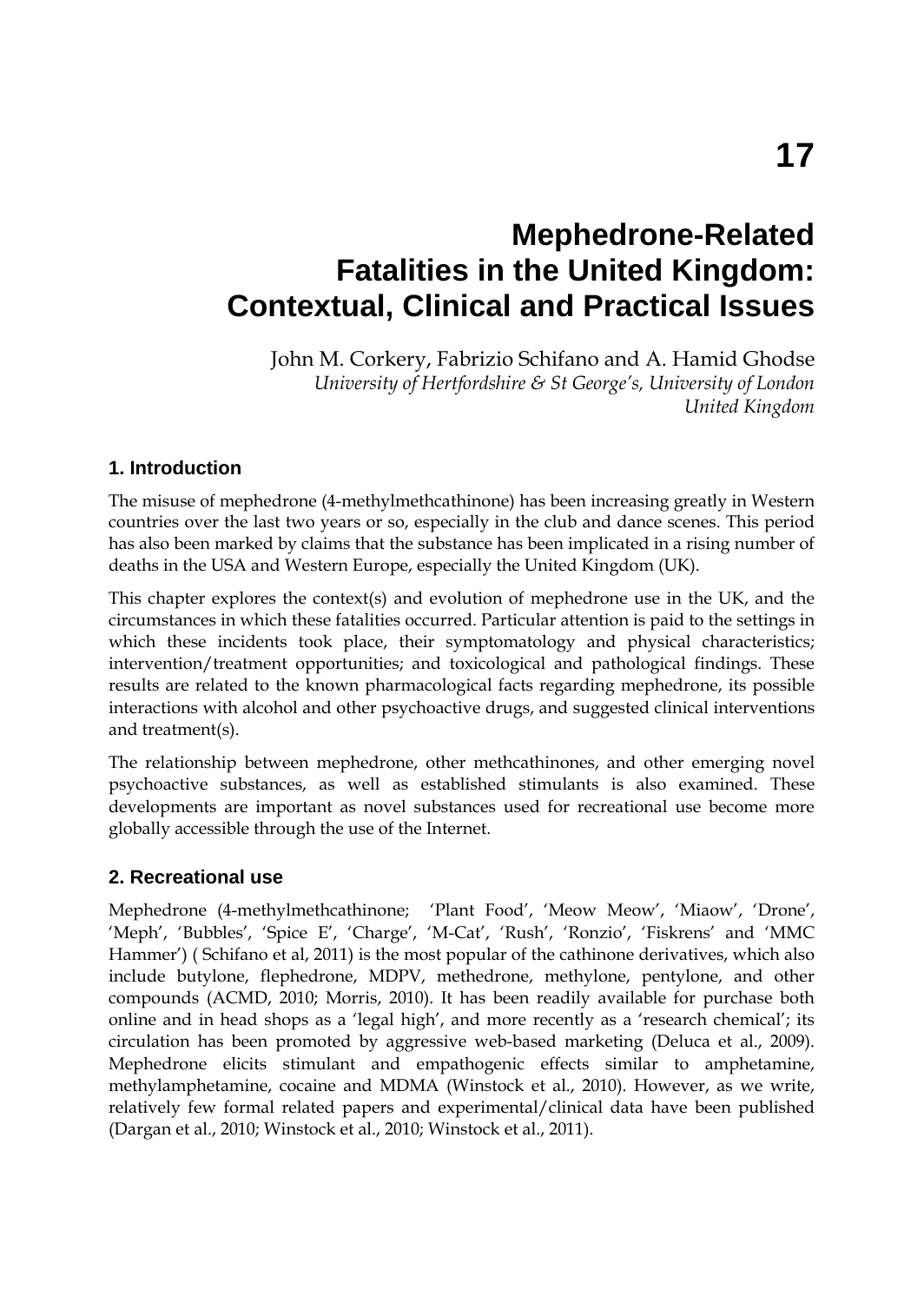The synthesis of mephedrone was first described over 80 years ago (Saem de Burnaga Sanchez, 1929). However, the first Internet reference to it occurred reportedly in May 2003 (Power, 2009), but both its availability for purchase online (Camilleri et al., 2010; Roussel et al., 2009) and its related popularity only started in 2007 (Deluca et al., 2009). Data collected by the European Monitoring Centre for Drugs and Drug Addiction (EMCDDA) indicate that during the first quarter of 2010, there were detections in some 20 EU Member States, with most of them reporting small- to medium-sized seizures (Europol-EMCDDA, 2010). During the second quarter of 2009, the UK Forensic Science Service received submissions of three times as many samples of mephedrone for analysis than it had in the previous 12-month period (ACMD, 2010; Ghodse et al., 2010). Since mephedrone appeared comparatively recently on the market, it does not feature in most drug use household surveys, and it is uncertain how many people present with a history of mephedrone misuse. Most available data originate from self-reported surveys and small focus group research.

The main settings for mephedrone use appear to be nightclubs, parties and people's homes (Newcombe, 2009). A survey of readers of the dance magazine 'Mixmag' found that 41.7% of respondents had ever tried mephedrone and 33.2% had used it during the previous month (Winstock et al., 2011). Dargan et al. (2010) assessed both the prevalence and frequency of use of mephedrone by students in Tayside (Scotland) in February 2010. Some 20.3% reported previous use of mephedrone; 23.4% reported using only using mephedrone on one occasion previously and 4.4% reported daily use. A total of 48.8% of users had sourced mephedrone from street-level dealers and 10.7% from the Internet. Heightened awareness and interest in mephedrone was reflected by a rise in the number of both telephone inquiries and visits to both the TOXBASE and FRANK web sites (ACMD, 2010; James et al., 2010). The 2011 sweep of the British Crime Survey, which covers households in England and Wales, found that 4.4% of adults aged 16 to 24 years had used mephedrone in the last year, compared to only 0.6% of those aged 25 to 59 years (Smith & Flatley, 2011). The rate for the younger age-group is similar to that for cocaine. The majority of respondents who had taken mephedrone in the last year had also taken another drug. It is, therefore, likely that it is existing users of drugs that are taking mephedrone rather than new users drawn to drug taking.

The emergence of mephedrone on the UK recreational drug scene may be linked to decreasing purity in the UK of both MDMA (ecstasy) and cocaine (Mulchandani et al., 2010; Fleming, 2010; Measham et al., 2010; NTA, 2010). As a consequence, drug users may have switched to mephedrone, as it was seen as cheaper and more powerful than the currently available 'traditional' stimulants (Deluca et al., 2009). Its availability over the Internet and its status as a 'legal high' (and therefore presumed not to be harmful) may have boosted its appeal (Daly, 2010; Ramsey et al., 2010).

#### **3. Legal status**

Mephedrone is not scheduled under the 1971 United Nations Convention on Psychotropic Substances. In Australia, New Zealand, and the USA mephedrone is considered as an analogue of other illegal substances already and can be controlled by laws similar to the Federal Analog Act. In March 2010, the EMCDDA and Europol submitted a joint report on mephedrone to the Council of the European Union, the European Commission and the European Medicines Agency (EMA), presenting the case for a formal risk assessment of the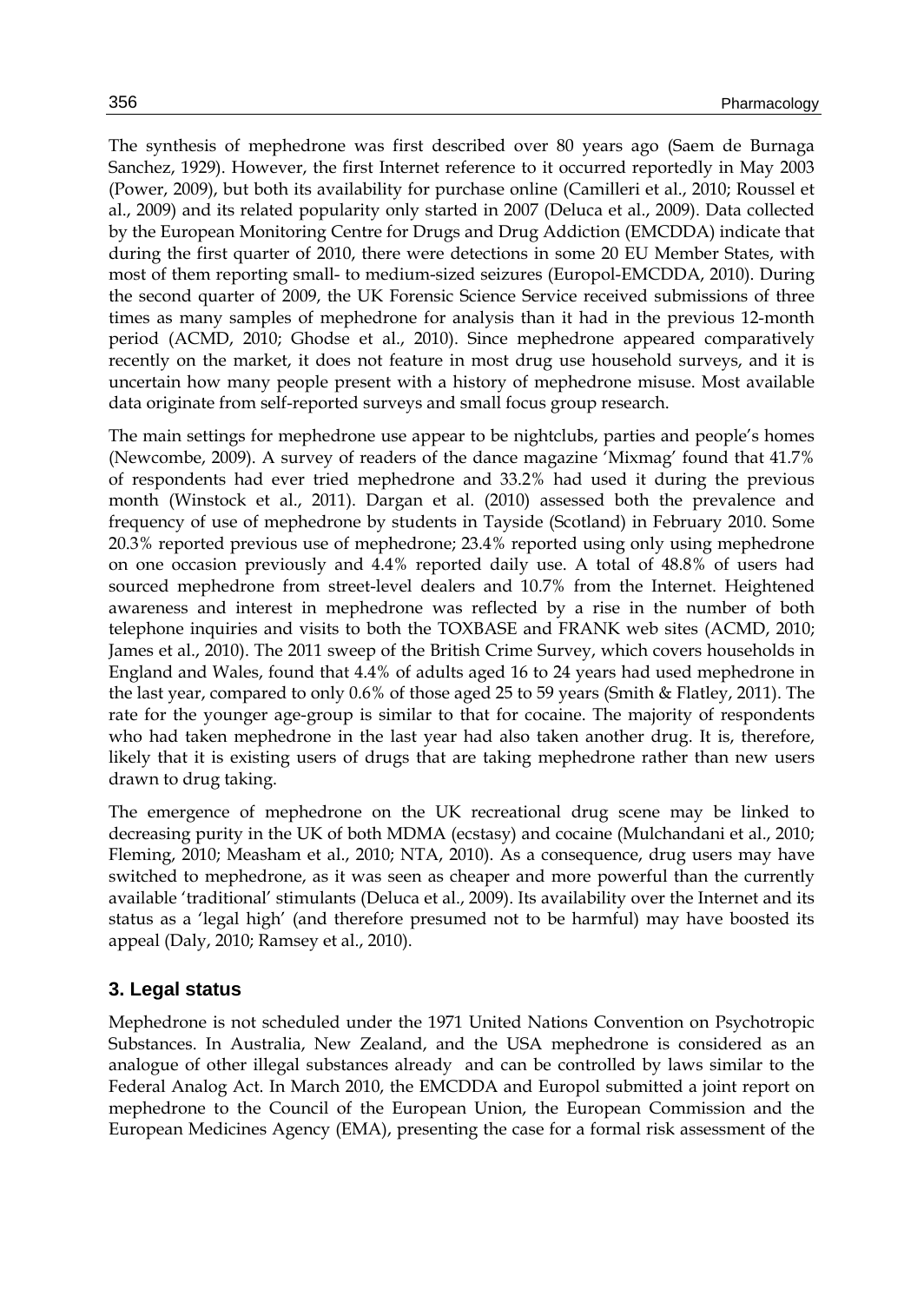drug (Europol-EMCDDA, 2010). The risk assessment report, which was submitted to the European Commission and the Council of the European Union on 26 May 2010, examined the health and social risks of the drug, as well as information on international trafficking and the involvement of organised crime. Furthermore, the report considers the potential implications for placing the drug under control in the EU. On the basis of this report — and on the initiative of the European Commission — on 2 December 2010, the Council decided that mephedrone is to be subject to control measures (EMCDDA, 2011).

In the UK, where mephedrone had been attracting great attention from both the mass media and the Government, the Advisory Council on the Misuse of Drugs (ACMD) submitted a report to the Home Office on the cathinone derivatives, recommending their inclusion in the Misuse of Drugs Act 1971 as a Class B drug (ACMD, 2010). The Home Office announced on 30 March 2010 that this recommendation would be enforced from 16 April 2010 (Home Office, 2010).

# **4. Chemistry**

Mephedrone is a semi-synthetic compound belonging to the chemical class of cathinone derivatives (or substituted cathinones). Cathinone is a natural amphetamine-like alkaloid found in the fresh leaves and stems of the African shrub Khat (Catha edulis) (Kalix, 1992). The systematic name of mephedrone is 2-(methylamino)-1-(p-tolyl)propan-1-one(2S)-2- (methylamino)-1-(4-methylphenyl)propan-1-one, in accordance with the International Union of Pure and Applied Chemistry. The structure of mephedrone differs from cathinone by methylation of the amino group and the benzene ring present (Gustaffsson and Escher, 2009; Osorio-Olivares et al., 2003). The cathinones are beta-keto derivatives of phenethylamines, and hence analogues of amphetamines (Chemspider, 2010). Since they are mainly synthetic in origin, beta-keto amphetamines are also known as 'bk designer drugs'. It is relatively easy to produce mephedrone in nonprofessional laboratories via bromination of 4-methylpropiophenone followed by reaction with methylamine or by oxidation of 4 methylephedrine (Archer, 2009; Europol-EMCDDA, 2010).

Although mainly sold in powder and crystal forms, mephedrone may be commercially available in tablets and included within vegetable-based capsules. It has been reported that mephedrone is sometimes sold in some countries as either ecstasy or 'synthetic' cocaine (Deluca et al., 2009; Schifano et al., 2011). Furthermore, it may be found mixed with adulterants, such as caffeine, paracetamol and even cocaine, amphetamine and ketamine (Camilleri et al., 2010), as well as with other methcathinones (as revealed by information supplied to the National Programme on Substance Abuse Deaths by coroners – see below).

# **5. Pharmacology**

Given the affiliation of cathinone derivatives to beta-keto amphetamines, mephedrone would be expected to act as a Central Nervous System stimulant. In vitro studies on the effects of the cathinone derivatives methcathinone and methylone confirm that the main mechanism of action is very similar to that of amphetamine, being characterised by a predominant action on plasma membrane catecholamine transporters (Cozzi et al., 1999). The presence of the ring substituent on the phenethylamine core modifies the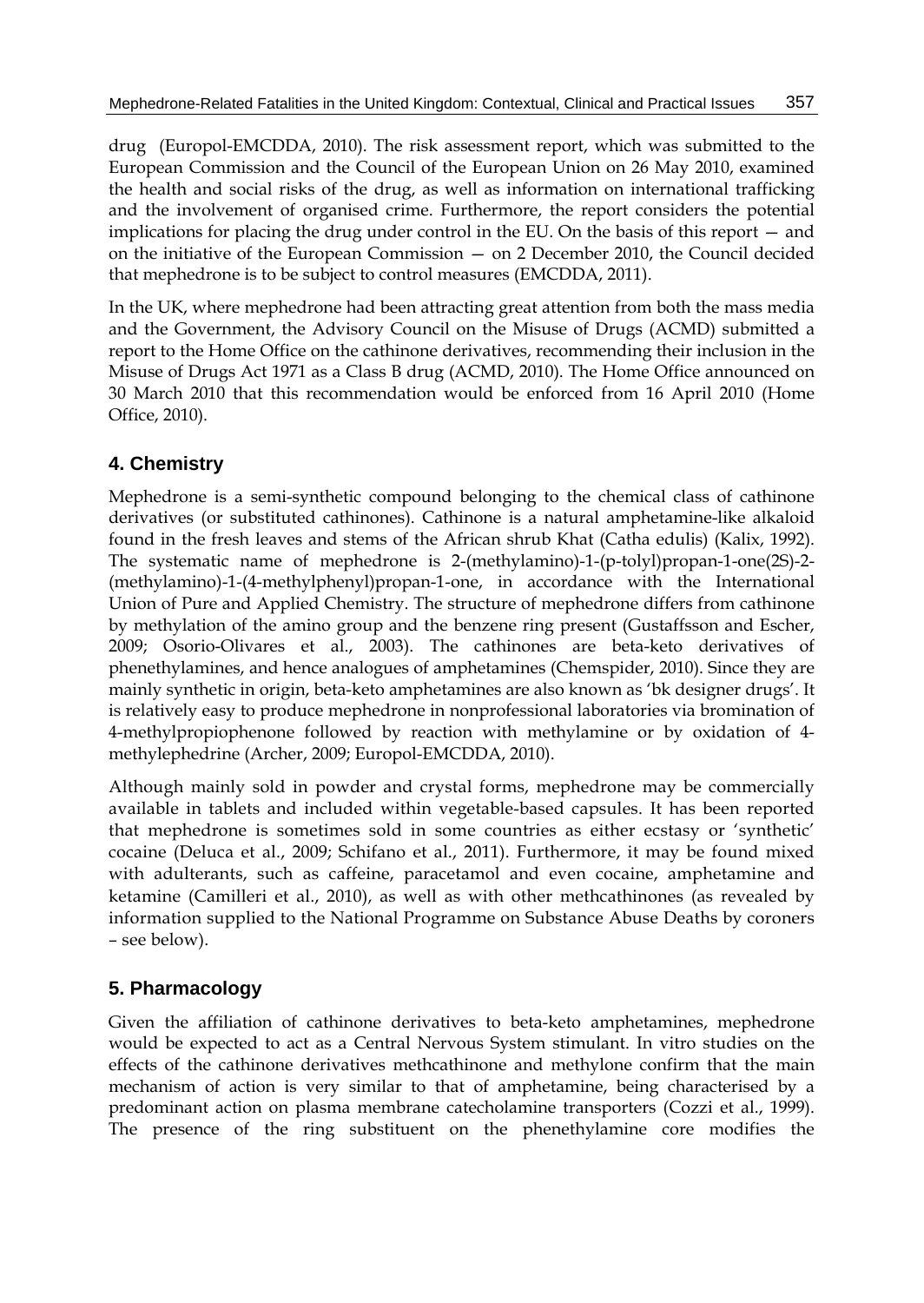pharmacological properties by giving the compound some MDMA-like effects (Europol-EMCDDA, 2010). Cathinones' potencies are mostly lower than those of amphetamines as beta-keto amphetamines show a reduced ability to cross the blood–brain barrier due to the presence of the beta group (Nagai et al., 2007; Gygi et al., 1996).

N-demethylation to the primary amine, reduction of the keto moiety to the respective alcohol, and oxidation of the tolyl moiety to the corresponding alcohols and carboxylic acid is the major metabolic pathway for mephedrone, followed by N-dealkylation.

## **6. Routes of administration, dosage, use in combination with other drugs, effects**

The most common routes for recreational use include insufflation (snorting) and oral ingestion. Because of its solubility in water, mephedrone is reportedly used by rectal administration or injected intravenously. Other typical methods of intake include oral ingestion as capsules or tablets; swallowing mephedrone powder wrapped up in cigarette paper (bombing); or mixed with water. Insufflation is likely to be the most common modality as, when snorted, mephedrone elicits its effects within a few minutes, with the peak being reached in less than 30 min followed by a rapid comedown. According to online users, the mephedrone dosage for snorting may range between 25 and 75 mg, with a lower threshold at 5–15 mg and levels in excess of 90 mg considered a high dosage (Sumnall and Wooding, 2009). Dosing is more frequent when taken intranasally; this route is allegedly associated with greater abuse liability than the oral route (Winstock et al., 2010, 2011). On average, the most common oral dosages are higher than the snorting ones (Sumnall & Wooding, 2009), in the range 150 to 250 mg.

Time of onset may be from 45 min to 2 h and may vary in association with the amount of food in the stomach. Because of this, users suggest taking mephedrone on an empty stomach. Psychoactive effects may last longer (up to 2–4 h) with oral ingestion; side-effects might be milder and the need to re-dose less urgent. Some users employ both insufflation and oral ingestion in combination to obtain faster onset and long-lasting effects (Deluca et al., 2009). Users report that rectal administration is characterised by faster onset of the effects and requires lower doses, e.g. 100 mg on average than oral ingestion (Deluca et al., 2009). Although not typically advised, because this may increase the drug's addictive liability levels (Deluca et al., 2009), mephedrone may also be injected either intramuscularly (Wood et al., 2010a) or intravenously, at one half or two-thirds of the oral dose (Deluca et al., 2009). According to online user fora, mephedrone may be taken in combination with a number of stimulants, sedatives and psychedelics (Deluca et al., 2009; Schifano et al., 2011).

As mephedrone has the capacity to induce tolerance on repeated dosing, an increasing number of user reports have stated a quick progression to either regular drug use and/or uncontrolled bingeing behaviour (known as 'fiending'), with 1–4 g of mephedrone consumed in a session to prolong the duration of its effects (Deluca et al., 2009; Europol-EMCDDA, 2010; Dargan et al., 2010). A recent survey carried out by a drug-related web site has unveiled an average monthly use of 11.16 g for each mephedrone consumer (Drugsforum, 2010). Although withdrawal symptoms are not commonly reported, users often display strong cravings for mephedrone (Newcombe, 2009).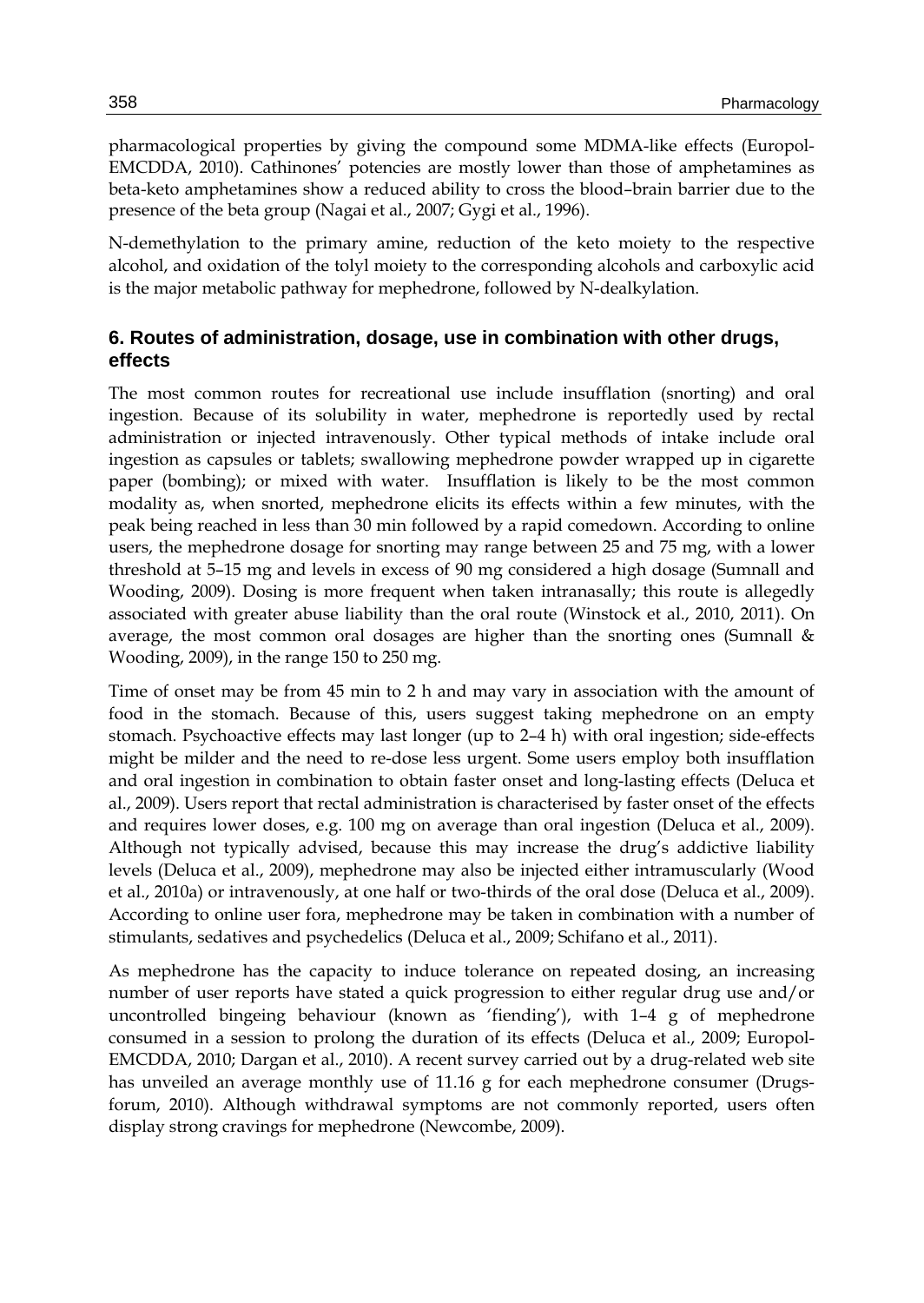The effects of mephedrone have been compared by users variously to those of cocaine, amphetamine and MDMA. Self-reported subjective effects may include (Winstock et al., 2011; Deluca et al., 2009): intense stimulation and alertness, euphoria; empathy/feelings of closeness, sociability and talkativeness; intensification of sensory experiences; moderate sexual arousal; and perceptual distortions (reported with higher dosages only).

## **7. Adverse effects**

Dargan et al. (2010) report that some 56% of those who had used mephedrone may complain of at least one unwanted effect associated with mephedrone use. These may include (ACMD, 2010; Deluca et al., 2009; James et al., 2010; Wood et al., 2009, 2010b): loss of appetite, nausea, vomiting and stomach discomfort; tremors, headache (very common), dizziness/light-headedness, seizures, nystagmus, pupil dilation, blurred vision, numbness of tactile sensitivity (reported at higher dosages); anxiety, confusion, dysphoria, aggression, depression, long-lasting hallucinations, paranoid delusions, short-term psychosis, shortterm mania, insomnia and nightmares, impaired short-term memory, poor concentration, tachycardia, elevated blood pressure, respiratory difficulties, chest pain. Possibly due to vasoconstriction, users have anecdotally described cold/blue fingers. Of particular interest are recent reports of clinical significance: severe refractory left ventricular failure (Chhabra et al., 2010); and acute myocarditis (Nicholson et al., 2010). Further unwanted effects may include: difficulties in urination, possible nephrotoxicity, anorgasmia; changes in body temperature regulation, with hot flushes and sweating; immunological toxicity (vasculitis, infections and ulcerations); posterior reversible encephalopathy syndrome (Omer & Doherty, 2010); and finally serotonin syndrome (Garrett & Sweeney, 2011).

Most of the above untoward effects seem to be similar to those already documented for amphetamine, methylamphetamine and MDMA (Schifano et al., 2010), implicitly supporting a sympathomimetic activity of mephedrone. Conversely, symptoms of depression and anhedonia could be tentatively associated to a putative depletion of serotonin and dopamine as a consequence of drug use (ACMD, 2010), similarly to what may occur with other stimulants (Schifano, 1996). It is impossible to determine a 'safe' dose for mephedrone since negative side-effects may present in association with any dosage taken. Furthermore, similar dosages may have dramatically different consequences in different individuals (Dickson et al., 2010).

# **8. Fatalities**

During the last few months of 2009 and the first few months of 2010, the UK media were constantly reporting fatalities allegedly related to mephedrone consumption, but only a proportion of them had by that time been formally confirmed. A report on a mephedronerelated fatality first appeared in Sweden, referring to an 18-year-old female death which occurred in December 2008. No other drugs, apart from mephedrone, were identified by the toxicological screenings (Gustaffson & Escher, 2009). Previously, a Danish teenager found in possession of mephedrone died in May 2008, although toxicology reports were inconclusive (Campbell, 2009). The first mephedrone-related death in the USA involved the combined use of mephedrone and heroin (Dickson et al., 2010). More recently, the first cases from the Netherlands (Lusthof et al., 2011) and the Republic of Ireland (EMCDDA, 2011:85) have been reported.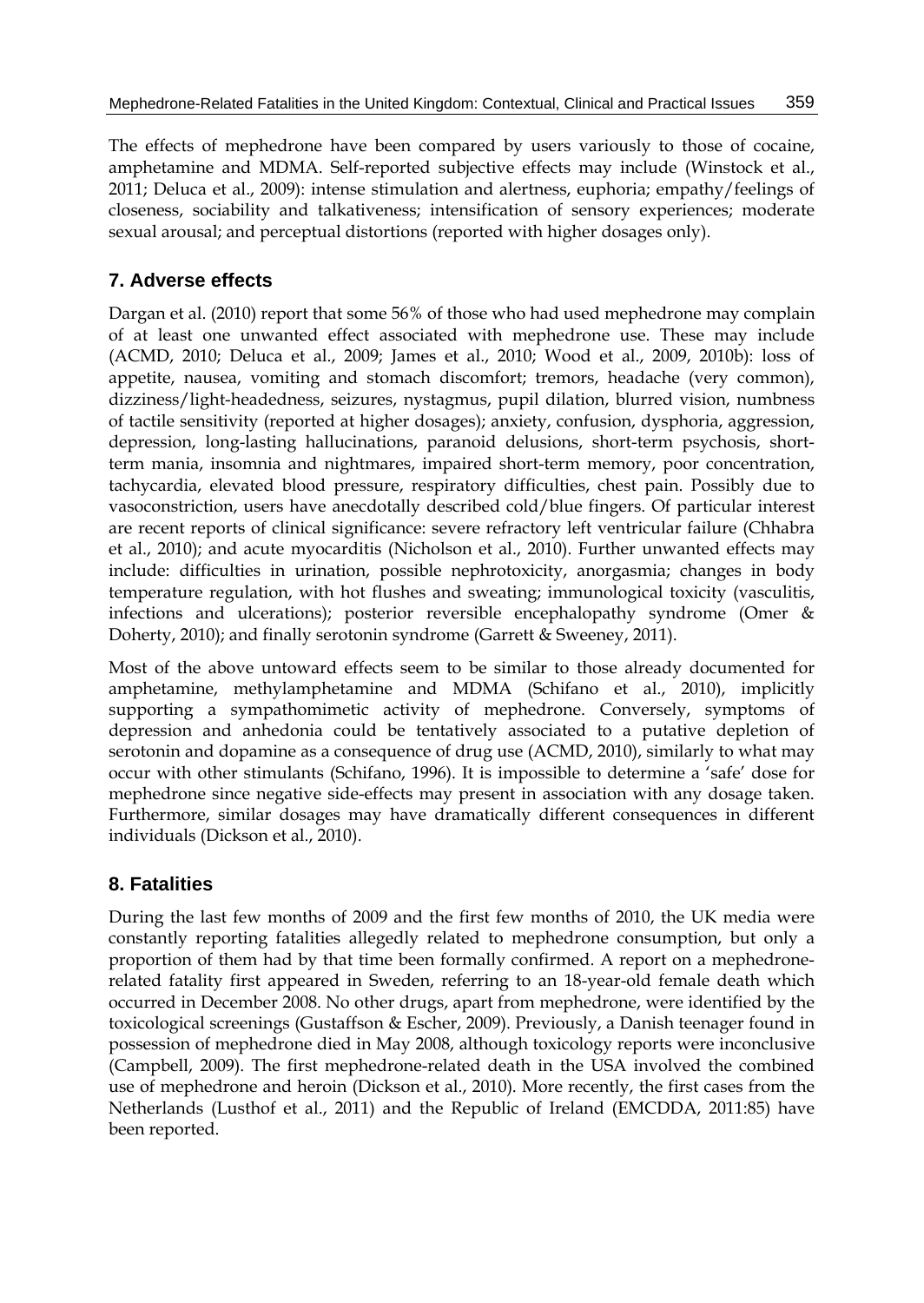Given the potentially large numbers of consumers involved in the use of mephedrone across both the EU and the UK (EMCDDA, 2011), the main aims of this study were to report and analyse information relating to the socio-demographics and clinical circumstances of all recorded mepherone-related deaths for the whole of the UK, both when the index drug was taken on its own and when in combination with other drugs. The rationale for doing this is to make accessible a corpus of material which will help inform treatments and interventions so as to reduce deaths associated with the use of this drug and other methcathinones.

## **9. Methodology for identifying potential mephedrone-related fatalities**

In the UK and Islands all sudden, unexpected or violent deaths - as well as deaths in custody - are formally investigated by Coroners (or their equivalent in the Islands), or Procurators Fiscal in the case of Scotland. Most drug-related deaths are subject to these processes, typically by way of a coronial inquest (Corkery, 2002).

Since its establishment in 1997, the National Programme on Substance Abuse Deaths (np-SAD) has been regularly receiving coroners' information on drug-related deaths amongst both addicts and non-addicts in the UK, the Channel Islands and the Isle of Man. The average annual response rate from coroners in England and Wales to np-SAD has been between 89% and 95% (Ghodse et al., 2010). Since 2004, information has also been received from the Scottish Crime &Drug Enforcement Agency and the General Register Office for Northern Ireland. To date, details of some 25,000 deaths have been received. The information reported here on deaths associated with mephedrone consumption are based on all relevant cases recorded in the Special Mortality Register of the np-SAD based at St George's Hospital Medical School, University of London.

To be recorded in the np-SAD database as a drug-related death, at least one of the following criteria must be met: (a) presence of one or more psychoactive substances directly implicated in death; (b) history of dependence or abuse of drugs; and (c) presence of controlled drugs at post-mortem. Full details of the np-SAD data collection form and its surveillance work can be found in the Programme's annual report (Ghodse et al., 2010). Ethical approval is not required in the UK for studies whose subjects are deceased. However, confidentiality arrangements are in place with each of the respective data providers.

A range of documents are contained in coronial inquest files, although the variety differs from case to case. Typically, the coroner has access to: statements from witnesses, family and friends; General Practitioner records (if the deceased is registered with one); reports from ambulance, police or other emergency services; hospital Emergency Department and clinical ward reports; psychiatric and substance abuse team reports; as well as post mortem and toxicology reports. Internet searches of toxicological as well as newspaper and other media websites revealed information on further cases. The media reports available for some cases were used to supplement the information provided on the np-SAD data collection form, especially where access to the full coronial files was not possible.

In addition to its routine surveillance activities, the Programme also provides real-time information on the emergence of novel substances or new ways of taking existing substances to the UK Early Warning System and the Advisory Council on the Misuse of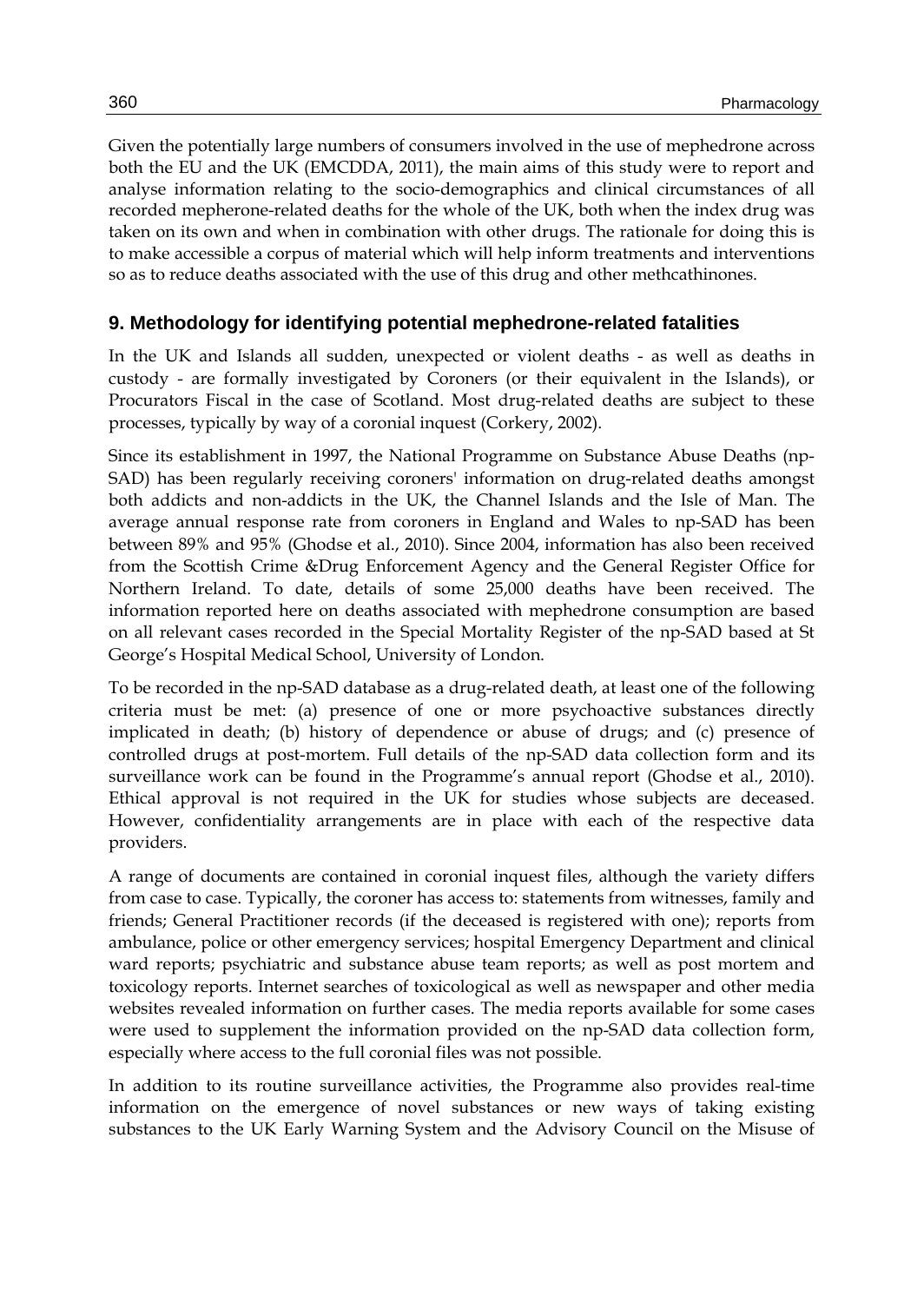Drugs (ACMD). This information comes both from notifications of deaths and from 'alerts' or other information provided by the various agencies and networks, national and international, with which the Programme maintains contacts. Regular searches of media reports are also undertaken.

Through these channels (including coroners, forensic toxicologists – principally the London Toxicology Group, Drug & Alcohol Action Teams, and the Scottish Crime & Drug Enforcement Agency) the Programme became aware of the emerging issue of the use of methcathinones, especially mephedrone, and similar substances (including chemicals), and of their potential adverse health consequences. It was decided to take a pro-active approach to monitor the situation especially in respect of the potential role of these new substances in causing or contributing to death. For those cases not formally reported to the Programme, contact was made with the relevant coroners to request the submission of an np-SD form so as to obtain the appropriate information. Information on these cases was added to the database when forms were received by the Programme team.

The np-SAD database was searched using the terms 'mephedrone' and '4 methylmethcathinone' to identify potentially relevant cases. The database fields searched were those holding data on: drugs present at post-mortem; drugs implicated; cause(s) of death; accident details; and 'other relevant information'. The data presented here relate to all concluded cases for which forms had been submitted to the Programme by 31 August 2011. Details of some of these cases have previously been published (Torrance & Cooper, 2010; Wood et al., 2010b; Maskell et al., 2011; EMCDDA, 2011:78-85).

Analyses were performed using IBM® SPSS® Statistics, version 18 for Windows™. Demographic details, risk factors, and categorical data were expressed as frequencies and percentages within groups; ages were compared using Levene's Test for Equality of Variances (two-tailed). The results for statistical tests were regarded as significant at or below the 5% probability level.

# **10. Results**

A total of 125 alleged or suspected mephedrone-associated fatalities have been identified by the np-SAD team (Fig. 1). However, in 25 cases (20.0%) mephedrone was not found at post mortem and for 13 cases (10.4%) the toxicology results are still pending. For those 87 cases (69.6%) where mephedrone was identified at post mortem, inquests have been concluded in 60 cases. These were considered as confirmed fatalities meeting the above inclusion criteria, and on which the present analysis will focus.

# **10.1 Demographics**

The mean age of the sample was 28.7 years (SD 11.3), range 14-64 years old. The mean age for males was 28.9 years compared to 28.0 years for females; this difference was not statistically significant (t = 0.27 (two-tailed for equality of means)  $p = 0.79$  (95% CI = -5.87 to +7.72). Where known, most victims were described as 'White' (Table 1). Where place of birth was given, 39 were born in the UK and Islands and 8 overseas. Many were in employment  $(n = 25)$ , but one-quarter  $(n = 16)$  were unemployed, and 11 were students.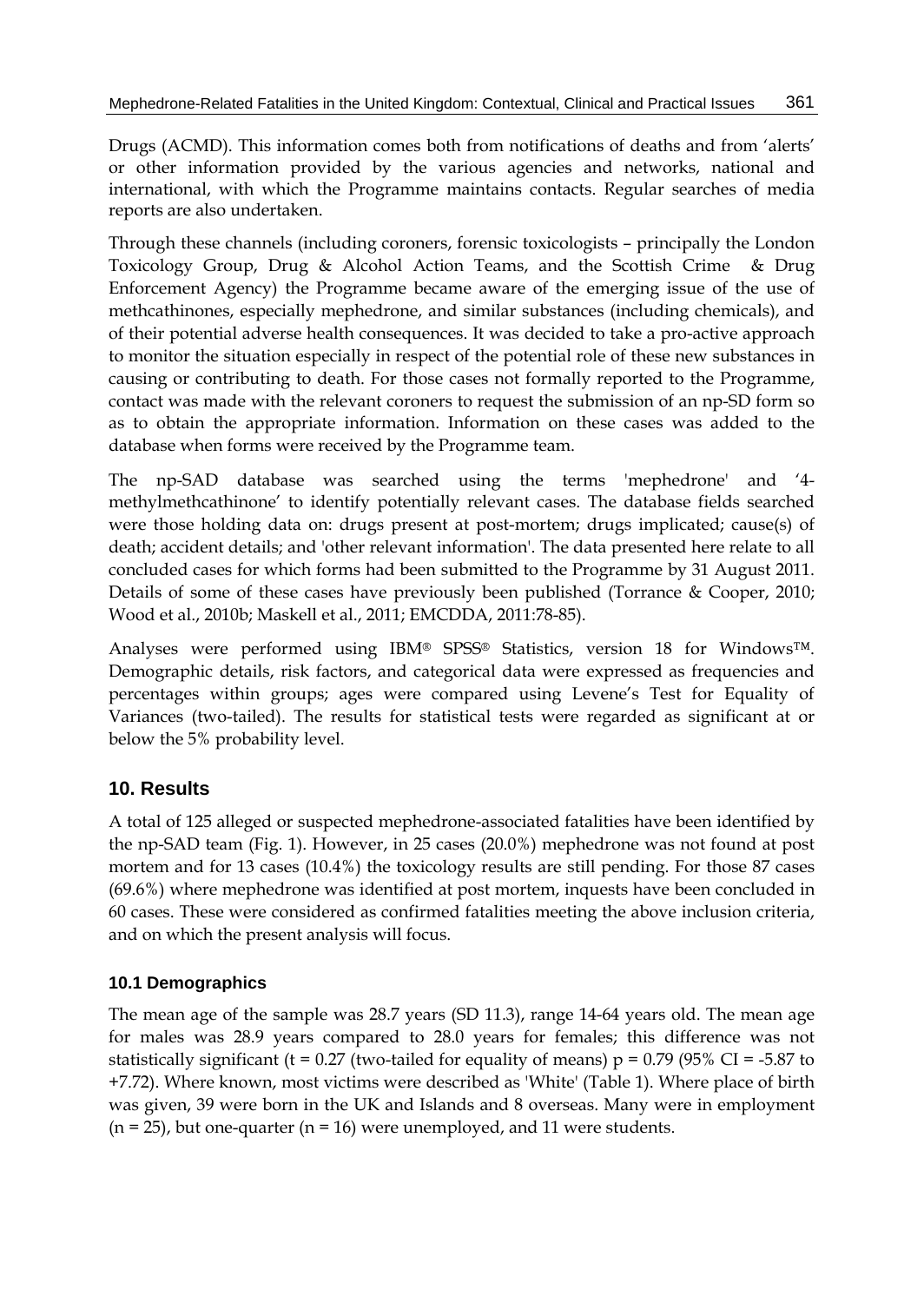

Fig. 1. Flow-chart of UK deaths associated with mephedrone

| Demographic<br>variable       | Characteristics                                                                                                                                                              |  |  |  |  |
|-------------------------------|------------------------------------------------------------------------------------------------------------------------------------------------------------------------------|--|--|--|--|
| Age (years):<br>male $(n=45)$ | mean = 28.9, median = 24.9, minimum = 17.1, maximum = 63.8, range<br>$= 46.8$ , SD = 11.1.                                                                                   |  |  |  |  |
| female $(n=15)$               | mean = $28.0$ , median = $24.9$ , minimum = $14.8$ , maximum = $55.1$ , range<br>$= 40.3$ , SD = 12.2.                                                                       |  |  |  |  |
| all $(n=60)$                  | mean = $28.7$ , median = $24.9$ , minimum = $14.8$ , maximum = $63.8$ , range<br>$= 49.0$ , SD = 11.3.                                                                       |  |  |  |  |
| Age-group (years)             | $<$ 15 = 1; 15-24 = 30; 25-34 = 16; 35-44 = 6; 45-54 = 5; 55-64 = 2; >64 = 0.                                                                                                |  |  |  |  |
| Ethnicity                     | White = 50; Black = 0; Asian = 1; Other (Filipina) = 1; Not known = 8.                                                                                                       |  |  |  |  |
| Country of birth              | England = $32$ , Wales = $2$ , Scotland = $1$ , Northern Ireland = $2$ , Guernsey<br>= 2; overseas = 8; unknown/unavailable = 13.                                            |  |  |  |  |
| Employment status             | non-manual = 9; manual = 14; unemployed = 16; self-employed = 2;<br>$invality/sickness = 1$ ; student = 11; housewife = 0; unknown = 7.                                      |  |  |  |  |
| Living<br>arrangements        | alone = 11; with parents = 20; with partner = 14; with partner and<br>children = 2; with friends = 4; no fixed abode = 2; self & children = 1;<br>Other = 1; unknown = $5$ . |  |  |  |  |
| Addict status                 | non-addict = 10; addict/drug abuser = $27$ ; unknown = $23$ .                                                                                                                |  |  |  |  |

Table 1. Socio-demographics of 60 UK deaths associated with mephedrone reported to np-SAD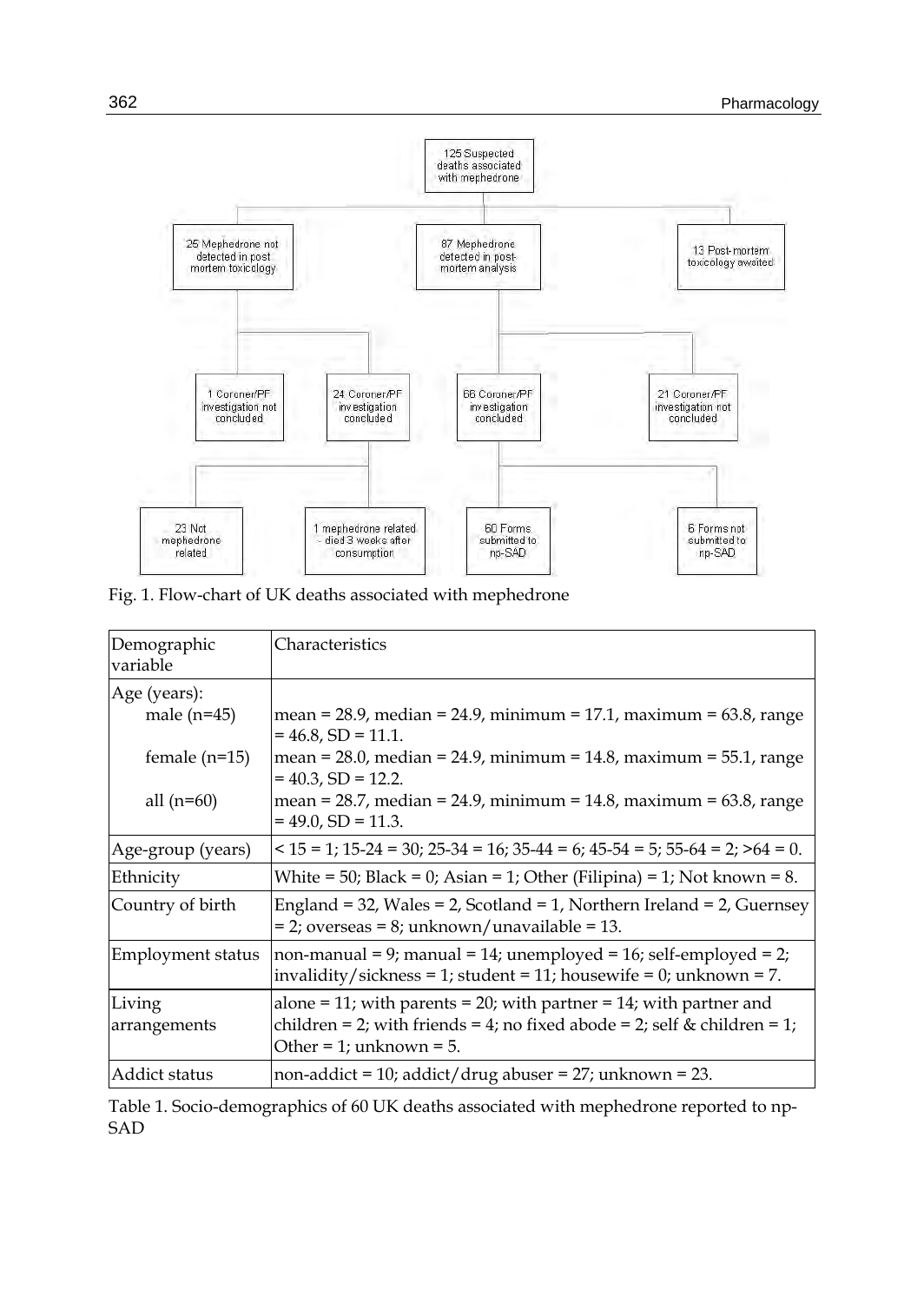Just over half (33) died in their home or that of a friend and 12 in hospital (Table 2). The verdict/conclusion returned by the coroners or procurators fiscal in 35 instances was accidental death or misadventure; (non-dependent) abuse of drugs in 5 cases, suicide in 10 cases, homicide in one case, natural causes in one case, and an open verdict in 8 cases. Fortyfour of these deaths occurred in England; nine in Scotland, four in Northern Ireland, two on Guernsey, and one in Wales.

Twenty-seven were known to be as 'addicts' (either dependent on or misusing drugs), and 10 were not addicts; for 23 cases the information was not known. Only 11 of the deceased were known to have been prescribed psychoactive drugs: these included diazepam, antidepressants, antipsychotics, antiepileptics, methadone, and opioid analgesics, often in combination.

| Demographic<br>variable                            | Characteristics                                                                                                                                                                                                                                                                                                                                                         |
|----------------------------------------------------|-------------------------------------------------------------------------------------------------------------------------------------------------------------------------------------------------------------------------------------------------------------------------------------------------------------------------------------------------------------------------|
| Place of death                                     | at home = $28$ ; friend's home = $5$ ; hospital = $12$ ; open<br>space/woodland/river = 7; other = 7; unknown = 1.                                                                                                                                                                                                                                                      |
| Country of death                                   | England = $44$ ; Wales = 1; Scotland = 9; Northern Ireland = $4$ ;<br>Guernsey = 2; Jersey = 0; Isle of Man = 0.                                                                                                                                                                                                                                                        |
| (this is not<br>necessarily day of<br>consumption) | Day of week of death Sunday = 13; Monday = 12; Tuesday = 10; Wednesday = 8; Thursday<br>$= 2$ ; Friday = 5; Saturday = 10.                                                                                                                                                                                                                                              |
| Month of death                                     | Sep 2009 = 1; Oct 2009 = 1; Nov 2009 = 1; Dec 2009 = 5; Jan 2010 = 7;<br>Feb 2010 = 7; Mar 2010 = 9; Apr 2010 = 6; May 2010 = 3; Jun 2010 = 1;<br>Jul 2010 = 7; Aug 2010 = 2; Sep 2010 = 0; Oct 2010 = 2; Nov 2010 = 2;<br>Dec 2010 = 0; Jan 2011 = 0; Feb 2011 = 2; Mar 2011 = 0; Apr 2011 = 2;<br>May $2011 = 2$ ; Jun $2011 = 0$ ; Jul $2011 = 0$ ; Aug $2011 = 0$ . |
| Verdict (legal<br>conclusion)                      | $accident/misadventure = 35$ ; (non-dependent) abuse of drugs = 5;<br>open/undetermined = 8; suicide = 10; killed unlawfully = 1; other =<br>1.                                                                                                                                                                                                                         |
| Manner of death<br>(intentionality)                | natural = 1; accidental = $41$ ; suicidal = $11$ ; homicidal = $1$ ;<br>undetermined $= 6$ .                                                                                                                                                                                                                                                                            |

Table 2. Circumstances of 60 deaths associated with mephedrone reported to np-SAD

The first known death in the UK occurred in September 2009. The number steadily rose to 7 both in January and February 2010, peaked at 9 in March, falling to 6 in April, and declining in the next couple of months to one in June. However, there was a further peak of 7 cases in July, followed by two deaths in August and another 2 in both October and November. There then followed a period of a few months without any reported fatalities, but the most recent deaths occurred in April and May 2011 (Fig. 2). There were twice as many deaths on Saturdays, Sundays, Mondays and Tuesdays ( $n = 45$ , average 11.2 per day) compared to the other days of the week ( $n = 15$ ; average of 5.0 per day). It should be noted that the day of death was not necessarily the day that mephedrone was consumed, as in a few cases death occurred several days later in hospital – in one case three weeks after the event.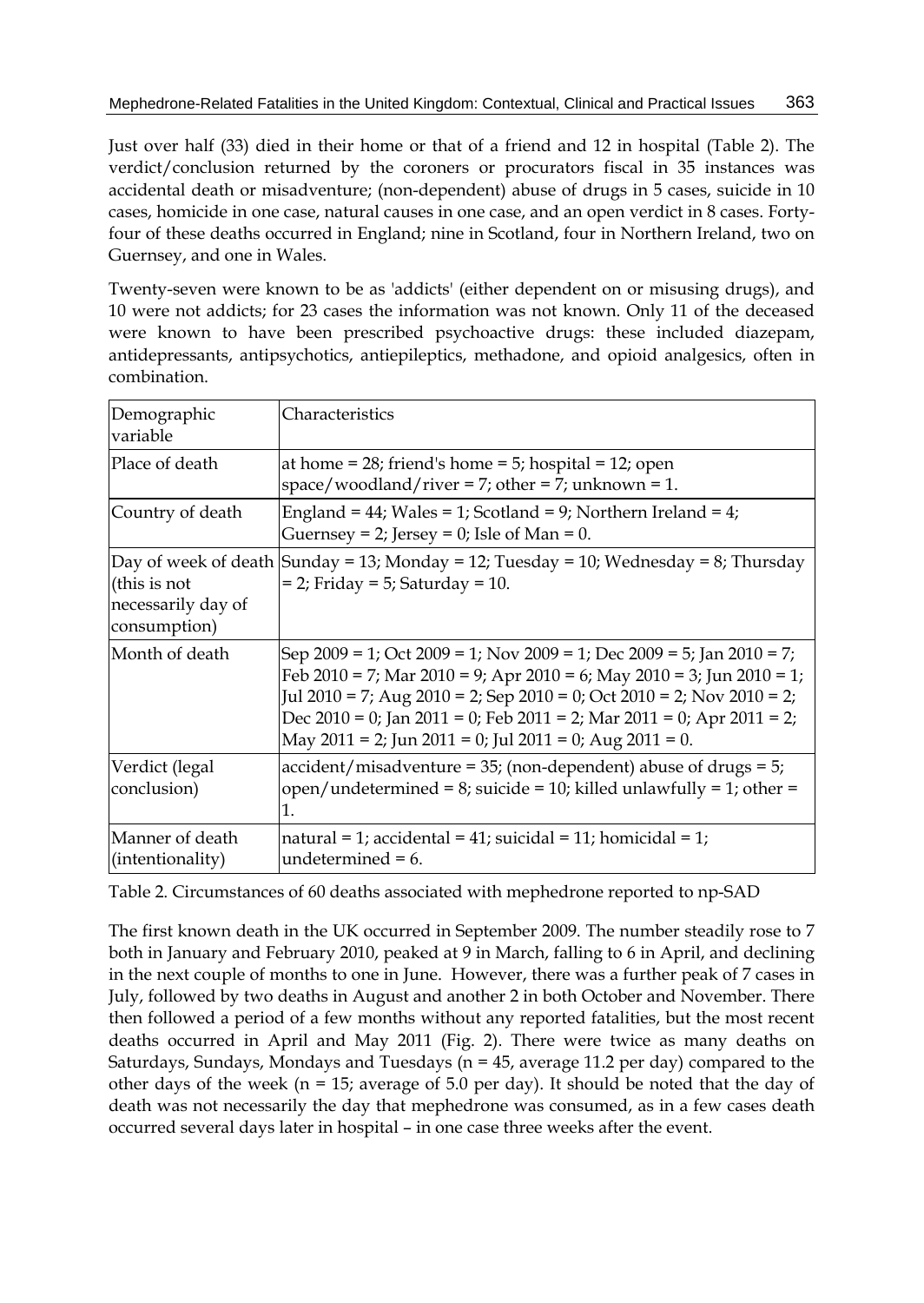

Fig. 2. Evolution of suspected deaths ( $n = 125$ ) and cases with confirmed positive toxicology for mephedrone submitted to np-SAD as at 31 August 2011 ( $n = 60$ )

#### **10.2 Events leading to death**

As might be expected given the typical purpose of using mephedrone to experience its psychoactive effects, many deaths occurred following recreational consumption of the drug (Table 3), often in the deceased's or another's home. However, some deaths (road traffic collisions, drowning, hypothermia, etc.) occurred as the result of accidents through impaired judgement due to mephedrone use. In two cases, the deceased had been engaged in sexual activity.

There was a significant number ( $n = 18$ ) of deaths involving violent means, and especially hanging (13 cases). In several of these cases, mephedrone was considered by the pathologist/coroner/Procurator Fiscal to have played a role although it was not being specifically mentioned in the cause of death field. Mephedrone withdrawal was considered a contributory factor in one suicide by hanging. There were also three fatal road traffic accidents following consumption of mephedrone (and other drugs), and one homicide when the deceased was killed for his supply of mephedrone (about 500 g).

#### **10.3 Cause(s) of death**

The effects ('adverse', poisoning, intoxication, toxicity) of mephedrone, including other substances, were recorded in the cause of death for 24 cases (Table 4). Consumption of mephedrone led to a seizure in one case, and cardiac arrest in another. In a further case,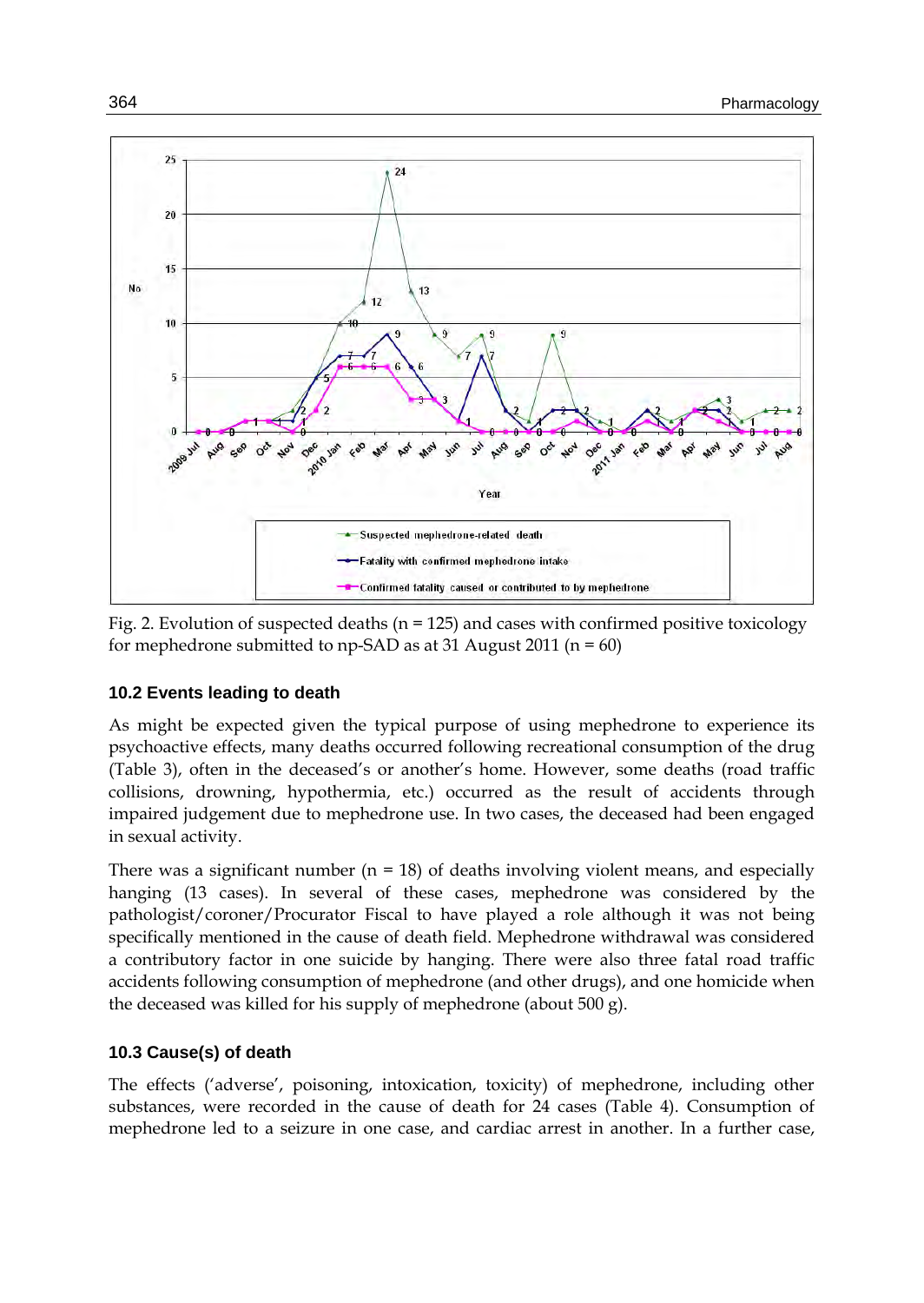cardiac arrest was caused by multiple drug toxicity (including mephedrone) and/or excited delirium. In two cases the ingestion of mephedrone with other drugs led to hypoxic brain injury (one with cerebral oedema). Health issues were present in a number of cases. These, along with mephedrone (and other substances) contributed to death; for example, cardiovascular conditions - 4, bronchopneumonia - 3.

Found unresponsive/dead after taking mephedrone (and other substance) – 14

Found hanging after paranoiac/suicidal behaviour - 6

Found hanging following depression relationship broke up – 1

Found hanging following row with girlfriend over his drug misuse - 1

Self-suspension when intoxicated with alcohol and cocaine – 1

Found hanging after no apparent untoward behaviour – 1

Found dead after cutting own throat – 1

Suicide by gun-shot following consumption of mephedrone, other methcathinone(s) and cocaine – 1

Had consumed mephedrone and other substances, jumped from bridge where relative had previously committed suicide – 1

Committed suicide by drug overdose, including mephedrone – 2

Following family argument, took fatal levels of amitriptyline and methadone, consumed mephedrone – 1

Reported missing after argument with partner, found dead next day on running track with suicide note, had consumed prescribed medications and mephedrone - 1

Had taken mephedrone, but was stabbed and his large supply of mephedrone was stolen, bled to death – 1

Took drugs (including mephedrone and cocaine), started behaving bizarrely, aggressively and abusively; police tried unsuccessfully to calm him down and had to arrest him; collapsed whilst under restraint and suffered cardiac arrest - 1

Attended party, collapsed with cardiac arrest, died in hospital – 1

Attended party, collapsed with breathing difficulties, died in hospital – 1

Attended party, took mephedrone 'bomb', collapsed with very high temperature which prevented blood from clotting, causing abdominal haemorrhages, never regained consciousness - 1

Took mephedrone and other substances, collapsed with chest pains – 2

Took mephedrone and other methcathinones, together with cocaine, which caused fatal heart attack – 1

Took cocaine and mephedrone at party, collapsed and died following day - 1

Had consumed mephedrone but died from heroin and alcohol toxicity – 1

Found dead after consuming Datura, dihydrocodeine, alcohol and mephedrone - 1

Had consumed mephedrone and other stimulants, attempted to swim across river but drowned - 1

Had taken mephedrone and other drugs, driving vehicle involved in fatal road traffic accident – 3

Following consumption of alcohol and mephedrone, felt sick, collapsed, died in hospital – 1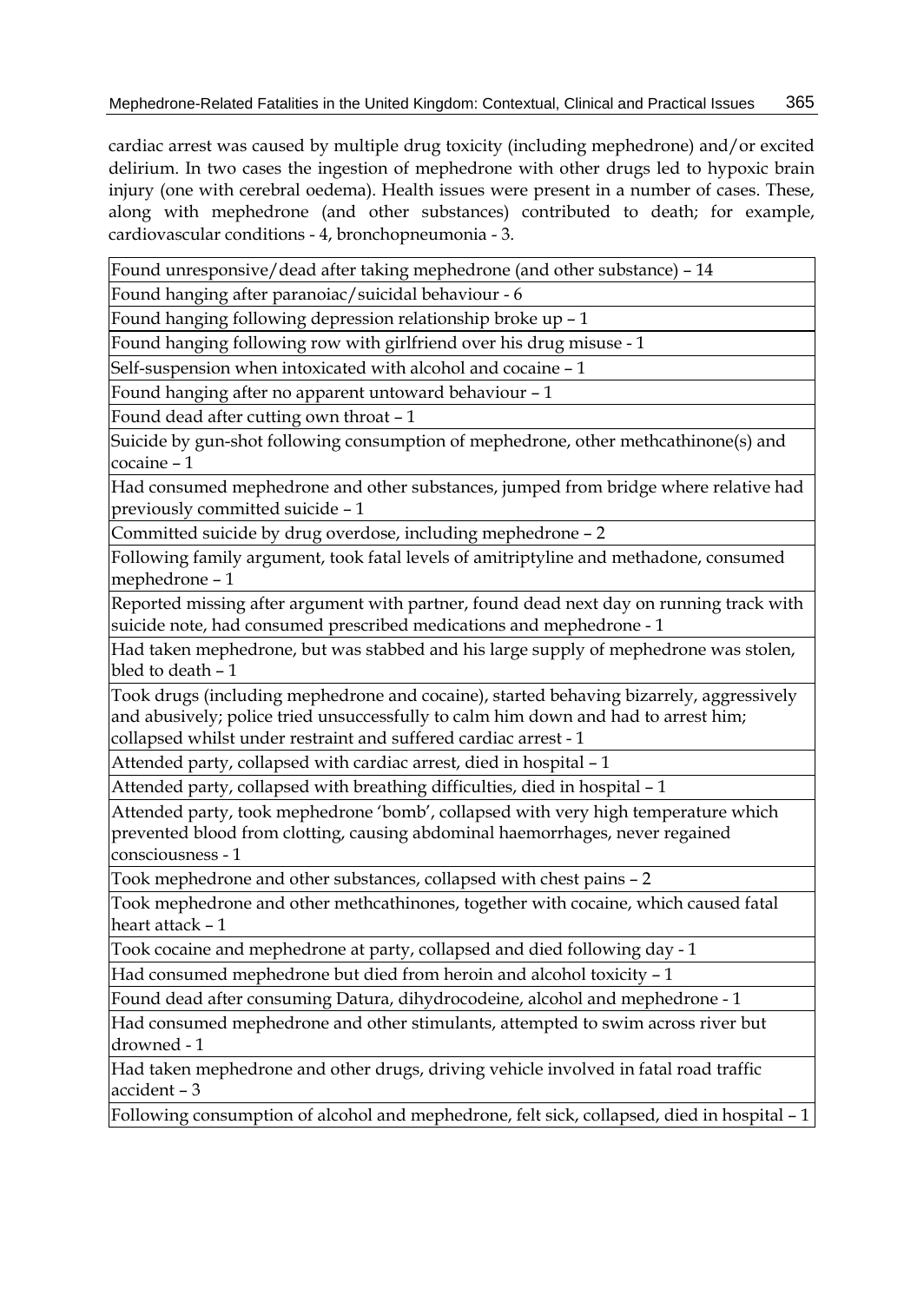Took alcohol and mephedrone, collapsed and unrouseable, died in hospital - 1 Collapsed after taking mephedrone, died in hospital 3 weeks later from acute liver failure – 1 Attended party where took mephedrone and heroin, collapsed died in hospital 3 weeks later – 1

Died in hospital after taking mephedrone – 1

Indulged in sexual activity, self-injected mephedrone, had seizure and collapsed – 1

Had taken large amounts of methcathinones, engaged in auto-erotic asphyxiation with plastic bag over head, but accidentally suffocated - 1

Consumed amphetamine & mephedrone, vomited, felt cold & sleepy; taken to hospital where, despite treatment, suffered liver problems & multi-organ failure - 1

Found unresponsive in bed, death certified at scene; had been feeling unwell, on medication for chronic abdominal & back pain – 1

Admitted to Emergency Department previous day with drug overdose, had been partying but later found hanging – 1

Aspirated blood following mixed drug (including mephedrone) intoxication - 1

Had consumed GHB and mephedrone; found dead beside bed at home by a friend – 1

Not known – 2

Table 3. Events leading to death

1a Hanging – 10

1a Hanging; 2 Mephedrone withdrawal – 1

1a Hanging; 2 alcohol and mephedrone use – 1

1a Hanging; 2 using mephedrone - 1

1a Shotgun wound to head; 2 Use of mephedrone, methylone and cocaine – 1

1a Blood loss following fatal stabbing to thigh [inflicted by third party] – 1

1a Exsanguination; 1b Neck laceration cutting left jugular vein [self-inflicted] – 1

1a Multiple injuries; 1b Blunt force trauma; 1c Vehicular collision (driver) – 1

1a Ruptured inferior vena cava with haemorrhage in abdominal cavity & cervical spine fracture; 1b Road traffic accident; 2 Cirrhosis of liver & misuse of drugs – 1

1a Multiple injuries [road traffic accident] – 1

1a Multiple injuries [fall from height] – 1

1a Drowning; 2 Multiple drug overdose – 1

1a Hypothermia; 1b Drug overdose [quetiapine, lorazepam, venlafaxine, mephedrone] - 1

1a Adverse effects of mephedrone - 1

1a Poisoning by mephedrone – 1

1a Mephedrone toxicity - 1

1a Mephedrone poisoning; 2 Coronary artery disease – 1

1a Adverse effects of mephedrone; 2 Atherosclerotic coronary artery disease; myocardial fibrosis – 1

1a Mephedrone intoxication – 2

1a Cardiac arrest following ingestion of mephedrone – 1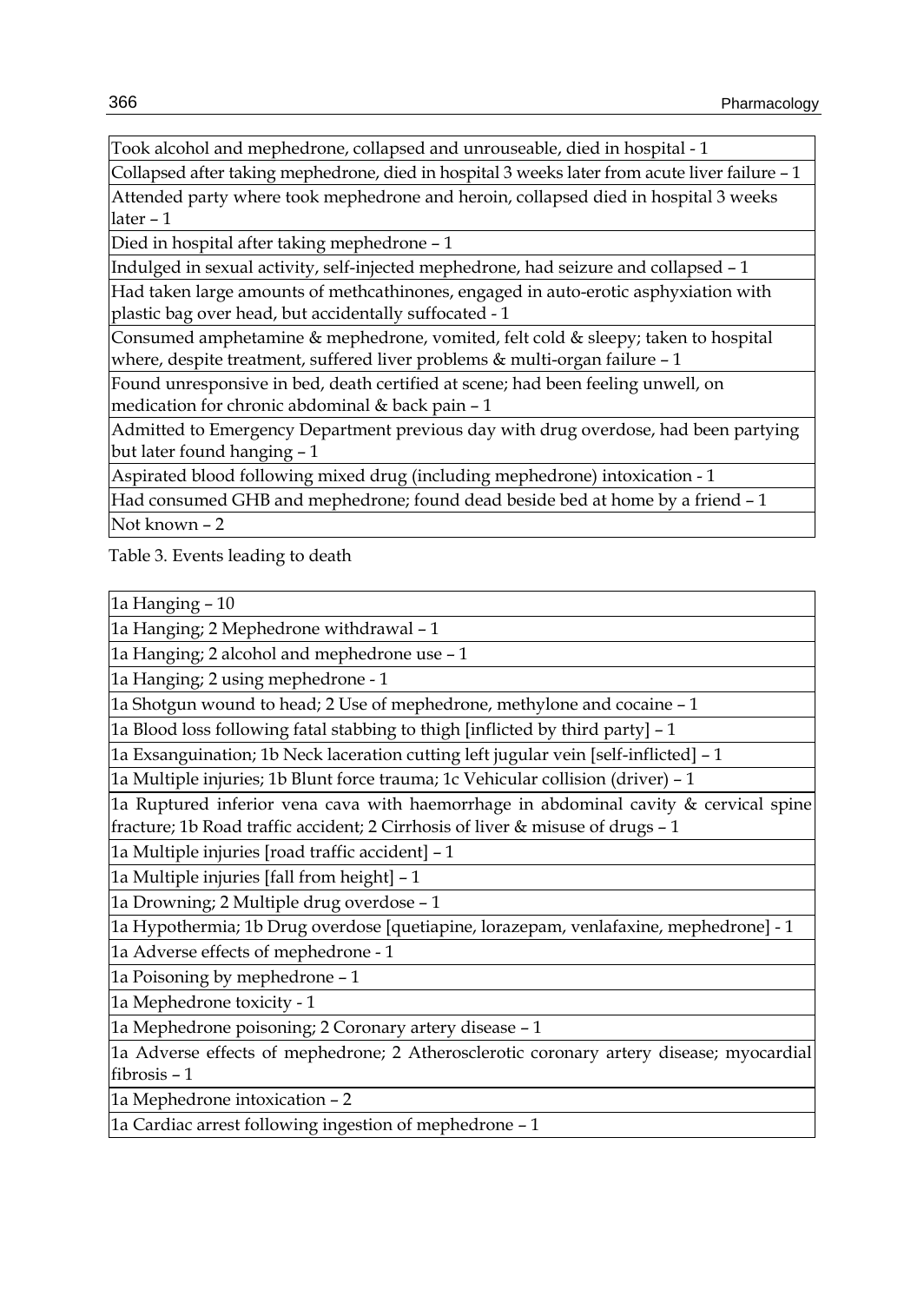1a Seizure; 1b Effect of mephedrone – 1

1a Cardiac arrest, cause unascertained between multiple drug toxicity [mephedrone, MDPV, fluoromethcathinone] and/or Excited Delirium – 1

1a Aspiration of blood; 1b Mixed drug intoxication [inc. mephedrone] - 1

1a Adverse effects of methadone and mephedrone – 1

1a Overdosage of mephedrone (meow meow) compounded by cocaine; 2 Cocaine abuse - 1

1a Mixed MDMA and mephedrone toxicity – 1

1a Combined toxic effects of amphetamine and mephedrone – 1

1a Patchy bronchopneumonia & pulmonary oedema; 1b Cardiac ischaemia, contributed to by mephedrone, citalopram and diazepam - 1

1a Ischaemic heart disease; 1b Illicit use of cathinones - 1

1a Toxic effects of drugs [inc. mephedrone] – 1

1a Fatal drug intoxication [inc. mephedrone] – 1

1a Mixed drug toxicity [inc. mephedrone] – 1

1a Hypoxic brain injury; 1b Mixed drug overdose [inc. mephedrone] - 1

1a Hypoxic brain injury; 1b Cerebral oedema; 1c Ingestion of psychoactive drug [inc. mephedrone] – 1

1a Toxic effects of alcohol and cocaine – 1

1a Heroin and alcohol toxicity - 1

1a GHB intoxication – 2

1a Acute alcohol poisoning – 1

1a Morphine (heroin) toxicity - 1

1a Morphine toxicity (on balance of probability) – 1

1a BZP and TFMPP toxicity – 1

1a Illicit methadone misuse – 1

1a Combined effects of alcohol and GBL intoxication – 1

1a Combined toxic effects of alcohol, dihydrocodeine and atropine/hyoscine (from Datura Stramonium) together with postural asphyxia - 1

1a Systemic sepsis, resulting in cardiac arrest; 1b Bronchopneumonia; 1c Beta haemolytic Streptococcal Group A infection – 1

1a Medication toxicity; 2 Acute & chronic debilitating back pain, early stage bronchopneumonia - 1

1a Combined methadone and alcohol overdose – 1

1a Amitriptyline/Methadone overdose - 1

1a Asphyxia [plastic bag suffocation] – 1

(Where cause of death sections of the death certificate specifically mentioned mephedrone or where it was included in verdict. Mephedrone was implicated on its own in 18 cases, with other substances in 18 cases. In many of the hanging causes, mephedrone was considered to have played a contributory role although not recorded in the cause of death.)

Table 4. Cause of deaths associated with mephedrone reported to np-SAD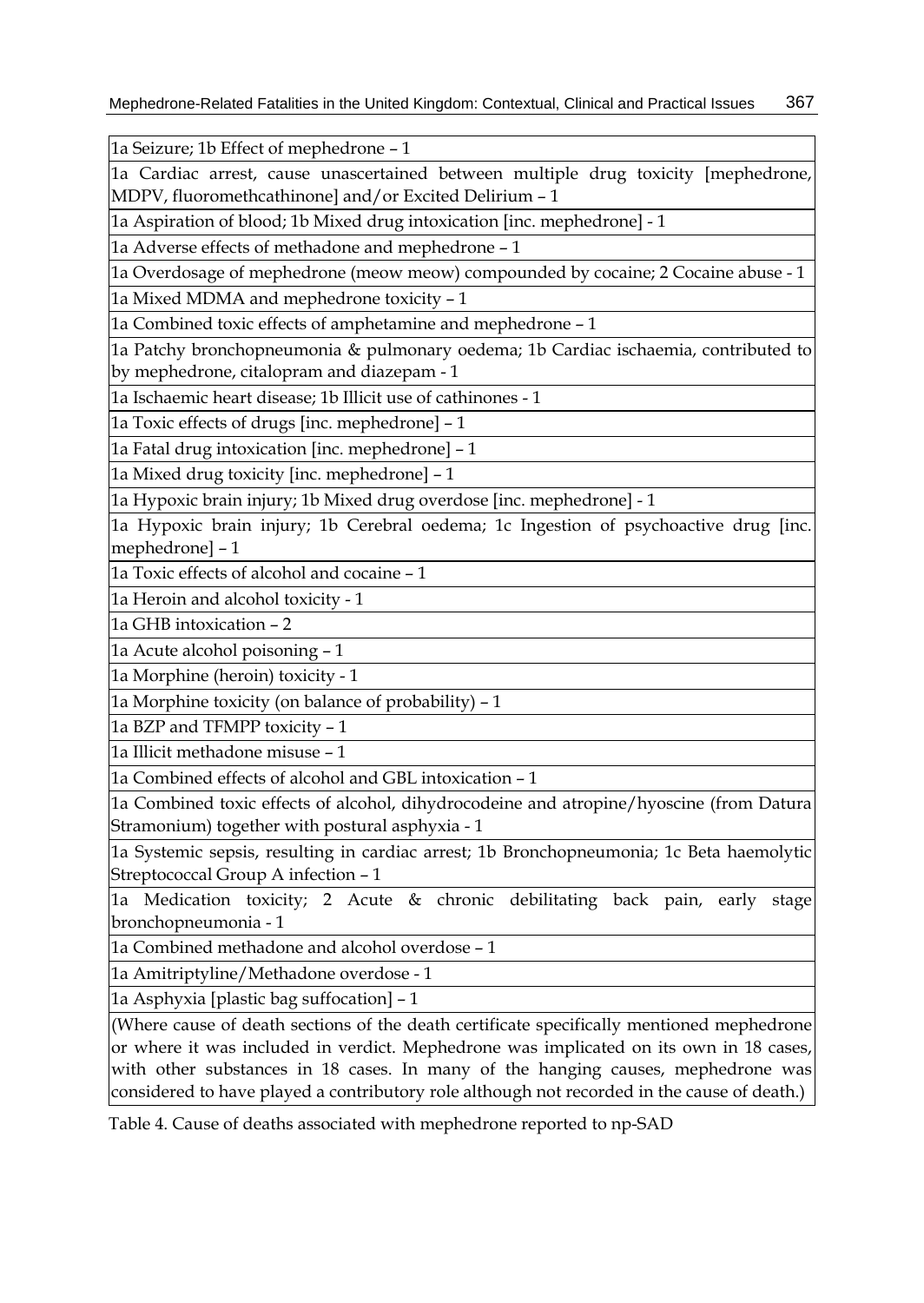#### **10.4 Drugs implicated**

Mephedrone was specifically mentioned as being present at post-mortem in 59 cases. The drug was formally included in the cause of death in 18 cases and implicitly (e.g. polydrug toxicity given in the cause of death without specifying particular drugs, but mephedrone was found in post-mortem analysis or mentioned by the pathologist as contributing to death) in 10 further cases. In a further case, the drug was not mentioned either as being present at post-mortem (death occurred 3 weeks after mephedrone consumption) or in the cause of death although stated by witnesses to have been consumed.

Where details of the drugs present at post-mortem (or ante-mortem) were given, mephedrone alone was used on eight occasions, solely with alcohol in four cases, and in combination with further substances in 18 cases (Table 5). In 15 cases mephedrone was ingested with stimulants, and with diazepam in 13 cases. It is noteworthy that other newly emerging psychoactive substances were also here identified, including: GBL/GHB, ketamine, and piperazines, as well as other methcathinones  $(n = 8)$ , especially MDPV. Prescribed medications were also present: opioids including methadone; hypnotics/sedatives; antidepressants; antipsychotics; and antiepileptics.

(Mephedrone was present in 59 cases, including 2 ante-mortem. It had been consumed in all cases in the period leading up the incident causing death.)

Mephedrone sole mention – 8 Mephedrone with alcohol – 4 Mephedrone and alcohol and other drugs - 18 Mephedrone with cannabis – 4 Mephedrone with stimulants – 15 Mephedrone with diazepam - 13 Mephedrone with opiates – 12 Mephedrone with piperazines – 7 Mephedrone with GBL/GHB – 5 Mephedrone with ketamine – 2 Mephedrone with other methcathinones – 8 Mephedrone with antidepressants – 5 Mephedrone with antipsychotics - 2 Mephedrone with antiepileptics - 1 Mephedrone with hypnotics/sedatives (exc. Diazepam) – 3

Table 5. Summary of drug combinations and positive toxicological findings for deaths associated with mephedrone reported to np-SAD

## **10.5 Toxicology**

Full details of mephedrone levels are given in Table 6; actual levels were quantified in 36 cases (Table 6). Overall:  $(n = 36)$  mean = 1.586mg/l, range =  $\leq 0.01 - 22.0$ mg/l; mono-mephedrone cases (n = 10) mean =  $1.996$ mg/l range =  $\leq 0.01 - 12.15$ mg/l; combined mephedrone cases (n = 26): mean =  $1.429mg/l$ ; range =  $0.03 - 22.0mg/l$ . These figures exclude one combined mephedrone case with a level of >2000mg/l.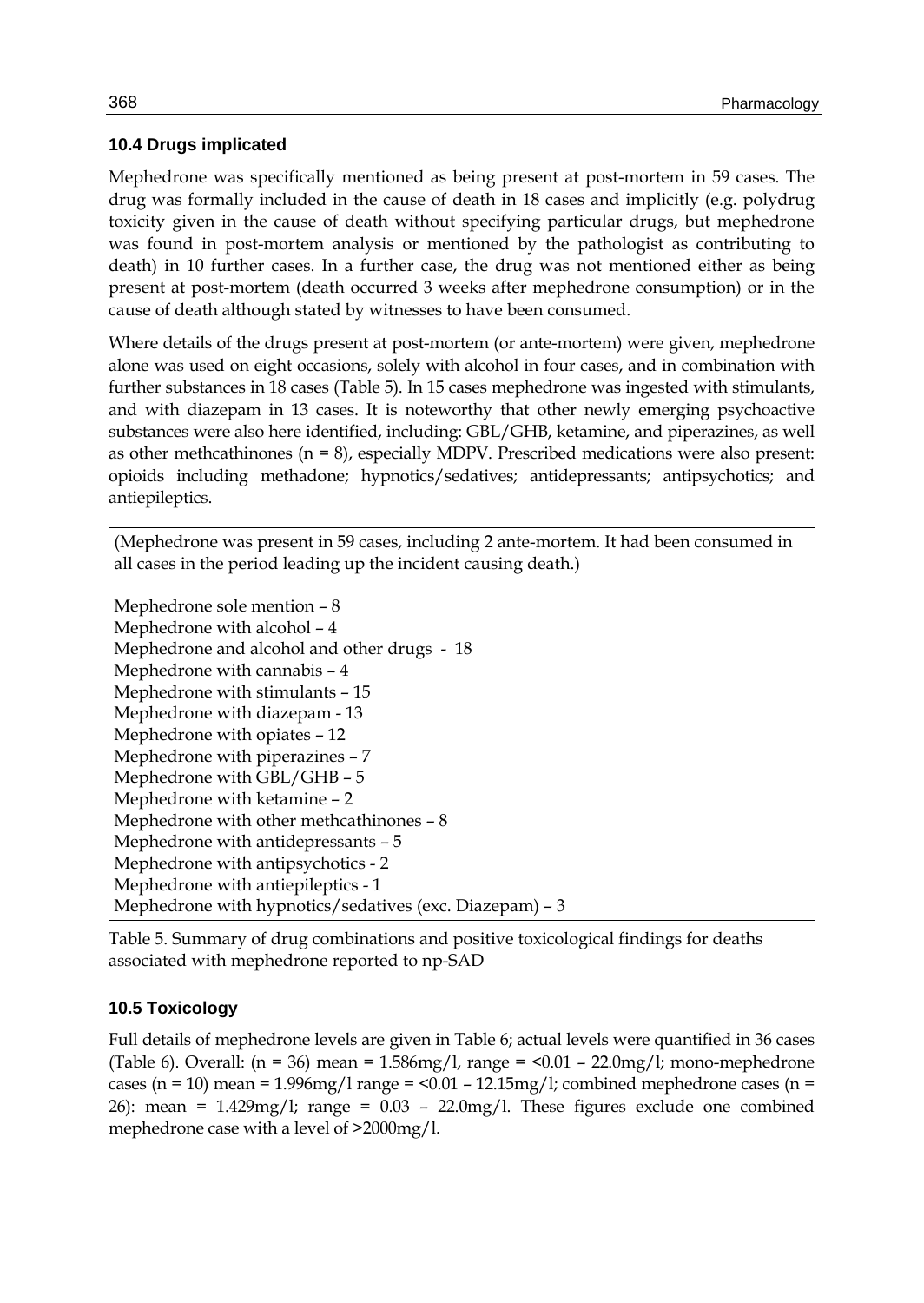|                         |         | Case Mephedrone Mephedrone Second drug                           |                  | Third drug              | Fourth drug               | Fifth drug                     | Sixth drug |
|-------------------------|---------|------------------------------------------------------------------|------------------|-------------------------|---------------------------|--------------------------------|------------|
| No.                     | present | levels                                                           | present          | present                 | present                   | present                        | present    |
| $\mathbf{1}$            | Yes     | bl 0.04mg/1                                                      | methadone        | diazepam                | olanzapine                | chlorproma-<br>zine            |            |
| $\overline{2}$          | Yes     | bl < 0.01mg/l<br>ur +                                            |                  |                         |                           |                                |            |
| 3                       | Yes     | $bl$ 0.76mg/1                                                    | alcohol          | <b>GBL</b>              | diazepam &<br>metabolites |                                |            |
| $\overline{\mathbf{4}}$ | Yes     | bl 1.3mg/1<br>ur +                                               |                  |                         |                           |                                |            |
| 5                       | Yes     | bl 0.07mg/l,<br>$0.15$ mg/ $1$ ur<br>16mg/1                      | alcohol          | diazepam                |                           |                                |            |
| 6                       | Yes     | bl 0.41mg/l,<br>0.42mg/1                                         | diazepam         | citalopram              |                           |                                |            |
| 7                       | Yes     | $bl +$                                                           | alcohol          | cocaine &<br>metabolite | lignocaine                |                                |            |
| 8                       | Yes     | bl 16ug/1                                                        | alcohol          |                         |                           |                                |            |
| 9                       | Yes     | bl detected                                                      | alcohol          | cocaine                 | cocaethylene  levamisole  |                                | lignocaine |
| $10\,$                  | Yes     | $bl$ 2.1 $ug/ml$                                                 | alcohol          |                         |                           |                                |            |
| 11                      | Yes     | bl 0.21ug/ml<br>ur +                                             | <b>GBL</b>       | TFMPP                   | ketamine                  | methylamph diazepam<br>etamine |            |
| 12                      | Yes     | bl 2.24mg/l,<br>ur +                                             | <b>TFMPP</b>     | alcohol                 |                           |                                |            |
| 13                      | Yes     | bl 1.0mg/1                                                       | <b>MDMA</b>      |                         |                           |                                |            |
| 14                      | Yes     | bl 0.32mg/1                                                      |                  |                         |                           |                                |            |
| 15                      | Yes     | $bl$ 0.88 $mg/l$ ,<br>$ur +$ ,<br>stomach +                      | paracetamol      |                         |                           |                                |            |
| 16                      | Yes     | bl 22mg/1                                                        | alcohol          | amphetamine             | diazepam                  |                                |            |
| 17                      | Yes     | bl 0.04mg/1,<br>0.19mg/l, ur<br>64.8mg/l,<br>stomach<br>2.65mg/1 |                  |                         |                           |                                |            |
| 18                      | Yes     | bl<br>$0.108mg/l$ ,<br>$0.08$ mg/l                               | alcohol          | diazepam                |                           |                                |            |
| 19                      | Yes     | bl 3.3mg/1,<br>stomach +,<br>hair<br>$4.2$ ng/mg,<br>4.7ng/mg    |                  |                         |                           |                                |            |
| 20                      | Yes     | bl ><br>$2.0$ mg/ml                                              | ampheta-<br>mine | <b>BZP</b>              | TFMPP                     | chlorpheni-<br>ramine          |            |
| 21                      | Yes     | bl 9.01ug/ml,<br>ur<br>$0.01$ ug/ml,<br>stomach +                | morphine         | cannabis                |                           |                                |            |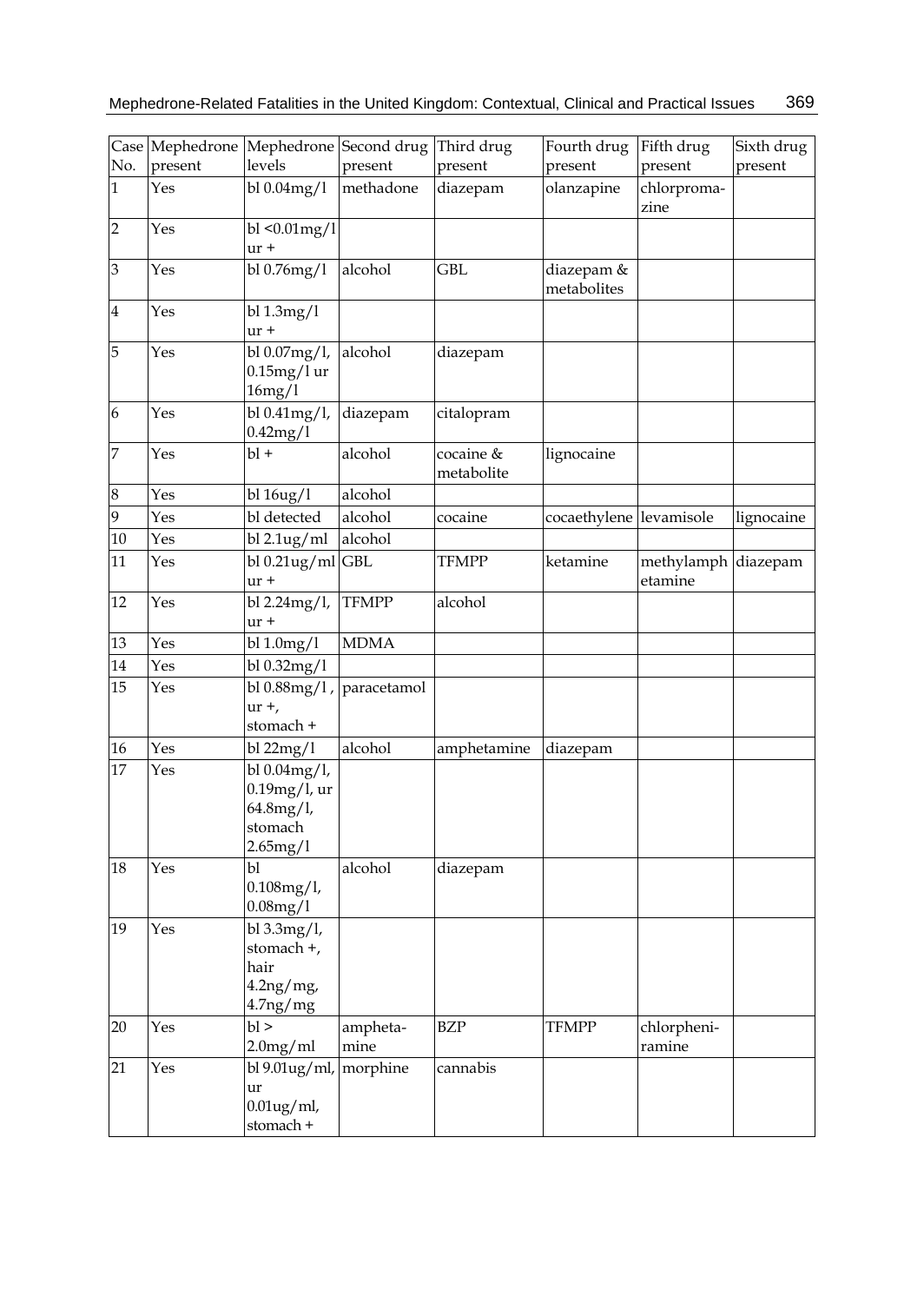|     |         | Case Mephedrone Mephedrone Second drug                        |                           | Third drug               | Fourth drug      | Fifth drug               | Sixth drug    |
|-----|---------|---------------------------------------------------------------|---------------------------|--------------------------|------------------|--------------------------|---------------|
| No. | present | levels                                                        | present                   | present                  | present          | present                  | present       |
| 22  | No      |                                                               | morphine                  |                          |                  |                          |               |
| 23  | Yes     | AM serum<br>0.042mg/l,<br>ur +                                |                           |                          |                  |                          |               |
| 24  | Yes     | bl<br>12.15mg/l,<br>ur +                                      |                           |                          |                  |                          |               |
| 25  | Yes     | ur +                                                          | cocaine                   | methylone                |                  |                          |               |
| 26  | Yes     | ur +                                                          | alcohol                   | pyrovalerone             | BZP              | <b>FTMPP</b>             |               |
| 27  | Yes     | $bl$ 0.31ug/ml cannabis                                       |                           |                          |                  |                          |               |
| 28  | Yes     | bl trace                                                      | morphine                  | quetiapine               |                  |                          |               |
| 29  | Yes     | bl 0.07mg/1                                                   | alcohol                   |                          |                  |                          |               |
| 30  | Yes     | bl +                                                          | alcohol                   | BZP                      | TFMPP            | paracetamol              | citalopram    |
| 31  | Yes     | $bl +$                                                        | alcohol                   | paracetamol              | citalopram       | zopiclone                |               |
| 32  | Yes     | $AMbl +$                                                      |                           |                          |                  |                          |               |
| 33  | Yes     | bl 0.08ug/ml methylone                                        |                           | MDPV                     | GBL              |                          |               |
| 34  | Yes     | bl +                                                          | methadone                 | alcohol                  | cocaine          |                          |               |
| 35  | Yes     | bl + recent<br>use                                            | alcohol                   | benzocaine               |                  |                          |               |
| 36  | Yes     | bl + recent<br>use                                            | alcohol                   | benzocaine               |                  |                          |               |
| 37  | Yes     | bl 0.03ug/ml cannabis                                         |                           |                          |                  |                          |               |
| 38  | Yes     | bl + ur +                                                     | diazepam                  |                          |                  |                          |               |
| 39  | Yes     | bl low level                                                  | diazepam                  | cannabis                 |                  |                          |               |
| 40  | Yes     | bl +                                                          | ampheta-<br>mine          |                          |                  |                          |               |
| 41  | Yes     | ur +                                                          | alcohol                   | cocaine &<br>metabolites |                  |                          |               |
| 42  | Yes     | $bl$ 6.2mg/1                                                  | diazepam &<br>metabolites | gabapentin               | oxycodone        |                          |               |
| 43  | Yes     | bl +                                                          | alcohol                   | cannabis                 | diazepam         |                          |               |
| 44  | Yes     | bl 0.05mg/1                                                   | GHB                       | alcohol                  | ampheta-<br>mine | cocaine &<br>metabolites | methadon<br>e |
| 45  | Yes     | bl<br>0.033ug/ml,<br>bile<br>0.05ug/ml,<br>ur<br>$0.24$ ug/ml |                           |                          |                  |                          |               |
| 46  | Yes     | $bl$ 1.7 $mg/l$                                               | BZP                       | TFMPP                    | codeine          | diazepam                 |               |
| 47  | Yes     | bl <0.05mg/l,<br>ur 11.67mg/1                                 | alcohol                   | venlafaxine              | quetiapine       | halperidol               | lorazepam     |
| 48  | Yes     | bl 0.51mg/1                                                   | alcohol                   |                          |                  |                          |               |
| 49  | Yes     | bl <0.3125,<br>ur +                                           | alcohol                   | MDPV                     | cocaine          | levamisole               | quinine       |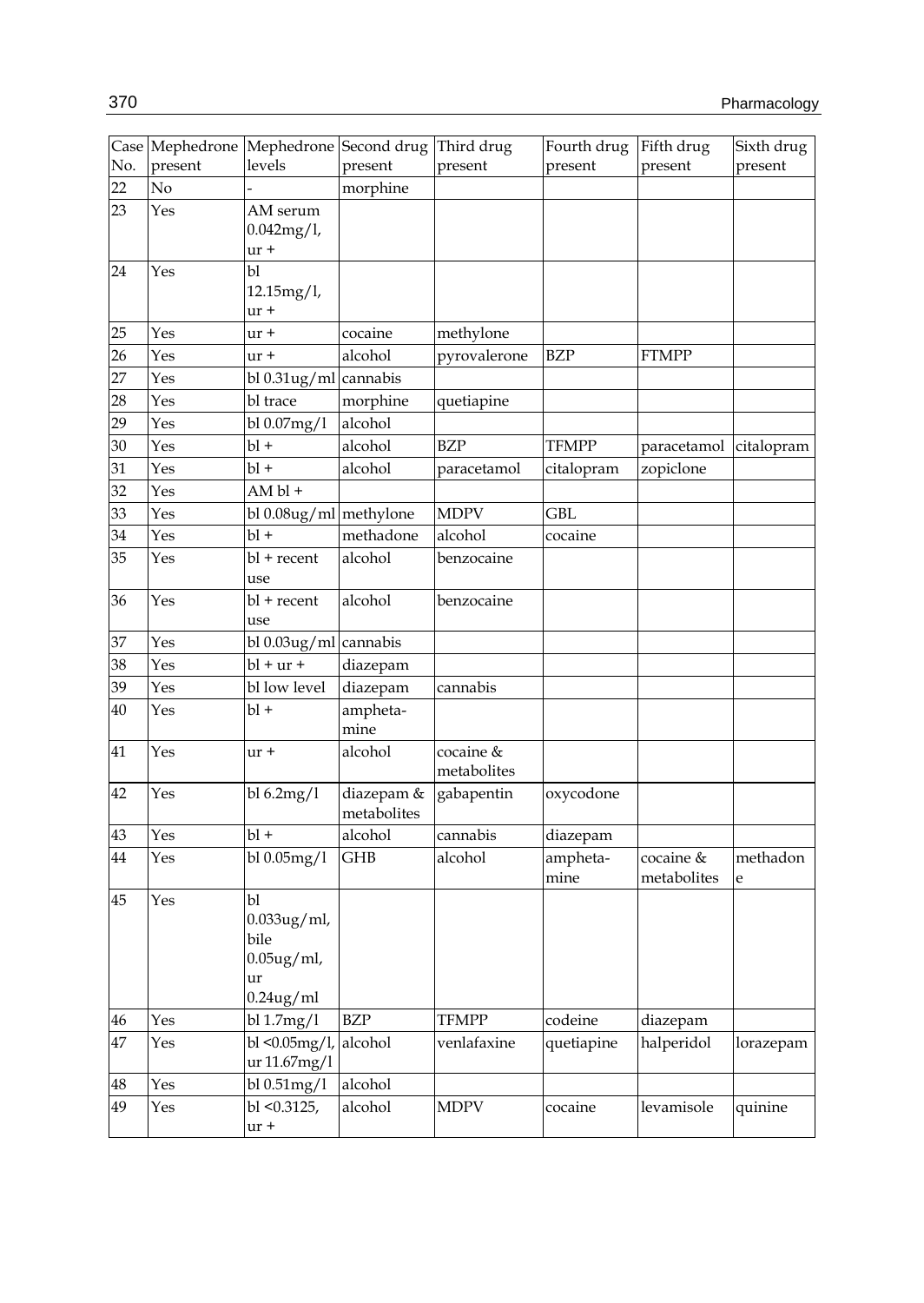|     | Case Mephedrone Mephedrone |                                   | Second drug            | Third drug              | Fourth drug        | Fifth drug                | Sixth drug |
|-----|----------------------------|-----------------------------------|------------------------|-------------------------|--------------------|---------------------------|------------|
| No. | present                    | levels                            | present                | present                 | present            | present                   | present    |
| 50  | Yes                        | $bl$ 0.17 $mg/l$                  | <b>MDPV</b>            | <b>MDMA</b>             | <b>MDA</b>         | cocaine                   | diazepam   |
| 51  | Yes                        | $ur +$                            | methylam-<br>phetamine | amphetamine             | GHB                | ketamine                  |            |
| 52  | Yes                        | n/k                               | alcohol                | morphine                | cocaine            | fluoxetine                |            |
| 53  | Yes                        | $bl$ 0.04 $mg/l$ ,                | alcohol                | dihydroco-              | atropine           | hyoscine                  | diazepam   |
|     |                            | $ur +$                            |                        | deine                   |                    | butylbromide              |            |
| 54  | Yes                        | ы<br>< 0.005 mg/l                 | morphine               | nitrazepam              | buprenor-<br>phine | mirtazapine               |            |
| 55  | Yes                        | $bl$ 0.21 $mg/l$                  | cocaine                | levamisole              | alcohol            |                           |            |
| 56  | Yes                        | n/k                               | methadone              | amitriptyline           | nitrazepam         |                           |            |
| 57  | Yes                        | 11r<br>< 0.005 mg/l               | flephedrone            | <b>MDPV</b>             | ibuprofen          | unidentified<br>compounds |            |
| 58  | Yes                        | n/k                               | <b>MDPV</b>            | <b>MDPBP</b>            | pentylone          | cocaine<br>metabolites    |            |
| 59  | Yes                        | $bl$ 0.05 $mg/l$ ,<br>ur 0.05mg/1 | <b>MDPV</b>            | fluoromethcat<br>hinone | diazepam           |                           |            |
| 60  | Yes                        | bl 1.94mg/1                       | <b>BZP</b>             | TFMPP                   | diazepam           |                           |            |

Table 6. Combinations of post mortem drugs in deaths associated with mephedrone (levels) reported to np-SAD

# **11. Discussion**

The existence of the Special Mortality Register maintained by the National Programme on Substance Abuse Deaths fulfills several major roles: it provides a unique UK-wide historic repository of unparalleled detailed information on drug-related deaths and deaths of drug addicts since 1997; the provision of a nation-wide surveillance capability for monitoring substance-related deaths; and the provision of information on the epidemiology of such events.

This paper contributes to the knowledge-base on mephedrone by providing supplementary/complementary information on the epidemiology of its use in the UK through the provision of centralised collation of post mortem toxicological results. Furthermore, this report has provided an analysis of the only UK-wide, mephedronespecific mortality dataset. Although not all cases have yet been fully investigated, to the best of our knowledge this is the most comprehensive and detailed study of deaths associated with mephedrone in the literature.

## **11.1 User profile**

One in five of 'mephedrone fatalities' turned out here not to be actually related to mephedrone, since the drug was actually not identified at post mortem. This might be understood in the context of the high levels of both media attention and public concerns surrounding the unprecedented rapidity of the appearance of mephedrone in the UK recreational drug market (Davey et al., 2010). However, some of these cases turned out to involve other methcathinones such as MDPV.

Typical mephedrone victims in this study were young (78% under 35 years of age); male (75%); White (96% where ethnicity was known); either in full time employment,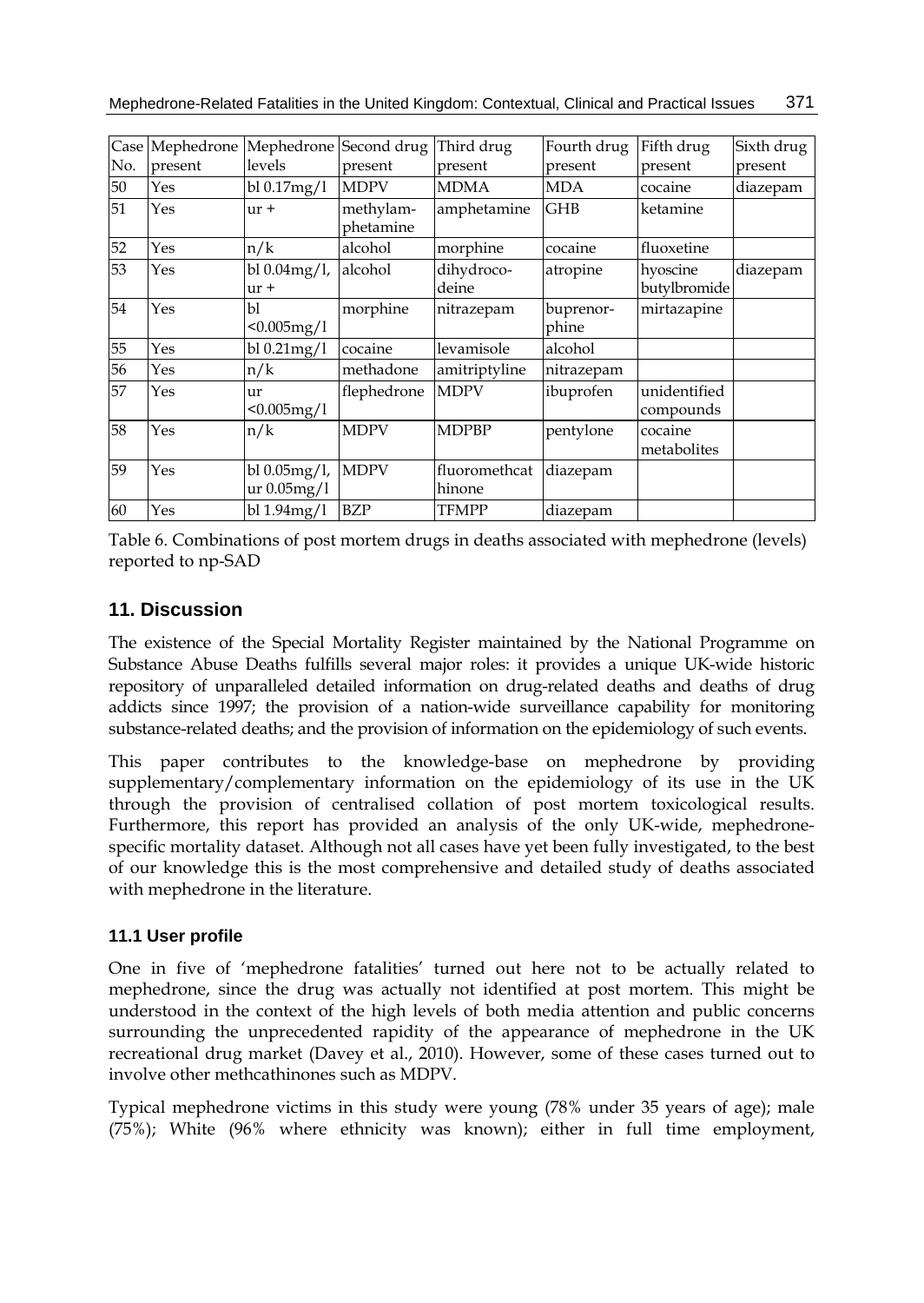unemployed or students; and with a previous history of drug misuse (73% where known). With an average age of 29 years and nearly four-fifths under the age of 35, the age profile of this dataset is much younger than cases typically reported to np-SAD (Ghodse et al., 2010).

Mephedrone misuse in the UK is likely to have started as early as 2007 (Davey et al., 2010), and the first mephedrone-related fatality recorded on the np-SAD database occurred in September 2009. Although further studies are needed to confirm present observations, it seems from the information presented here that reports of mephedrone fatalities dropped in the months following the announcement by the Home Office on 30 March 2010 that the chemical, together with other related substances, was going to become a Controlled Drug. However, there was a further peak in July 2010, as well as additional deaths occurring in February, April and May 2011. This suggests that mephedrone, as well as other illegal methcathinones, are still being consumed in the UK.

The excess number (doubling) of observed mephedrone-associated fatalities between Saturdays and Tuesdays, compared to other days of the week, might be explained by its more frequent intake over the weekend, confirming once again its recreational drug profile.

An issue of particular concern and, to the best of our knowledge, something previously unreported is that 16 victims (about 1 in 3 cases of the current sample) either hanged themselves (13 cases), or used particularly violent means to terminate their own lives. In 10 cases, the coroner gave a verdict of suicide and in 8 further cases an open verdict was returned. In most of these cases, mephedrone was considered to have played a contributory role. Although a full psychiatric history is not typically made available to np-SAD, it is worth emphasizing that, out of the whole sample, antipsychotics were here identified at post mortem in 2 cases and antidepressants in 5 cases. Therefore, it can be postulated that mephedrone (either on its own, or in a polydrug misuse combination) has the potential to cause and/or exacerbate psychosis and/or depression, thus facilitating the occurrence of bizarre behaviour/self harm with particularly violent means. In one instance, the possibility of Excited Delirium was recorded. Although the present report comments on only 60 cases, the suicide rates in our other UK studies of stimulant-related fatalities were quantitatively less significant, being in the range of 3-6%: amphetamine-type drugs (Schifano et al., 2010); MDMA/ecstasy (Schifano et al., 2010; Schifano et al., 2003b); cocaine (Schifano & Corkery, 2008). The rate for khat-related fatalities was about 31% (sample size = 13) (Corkery et al., 2010).

Contributory clinical (e.g. sepsis; bronchopneumonia; pre-existing atherosclerotic cardiovascular conditions) and environmental (e.g. involvement in traffic accidents, drowning, hypothermia) factors were here identified at post mortem in respectively 5 and 5 mephedrone fatalities. These observations are overall consistent with the existing literature on stimulant misuse and may reflect the sympathomimetic actions of mephedrone and the accident-proneness or risk-taking behaviour of stimulant, including mephedrone, misusers (Schifano et al., 2011).

Mean mephedrone blood levels at post mortem were of either about 1.43mg/l (in polydrug cases) or 2.00mg/l (mono-intoxication fatalities), which is broadly in line with previous, small scale, anecdotal observations (Dickson et al., 2010; Lusthof et al., 2011).

#### **11.2 Mephedrone use with other substances**

Although mephedrone was here identified on its own in the cause of death in only one-third of cases ( $n = 18$ ,  $30\%$ ), this finding confirms some of the concerns recently expressed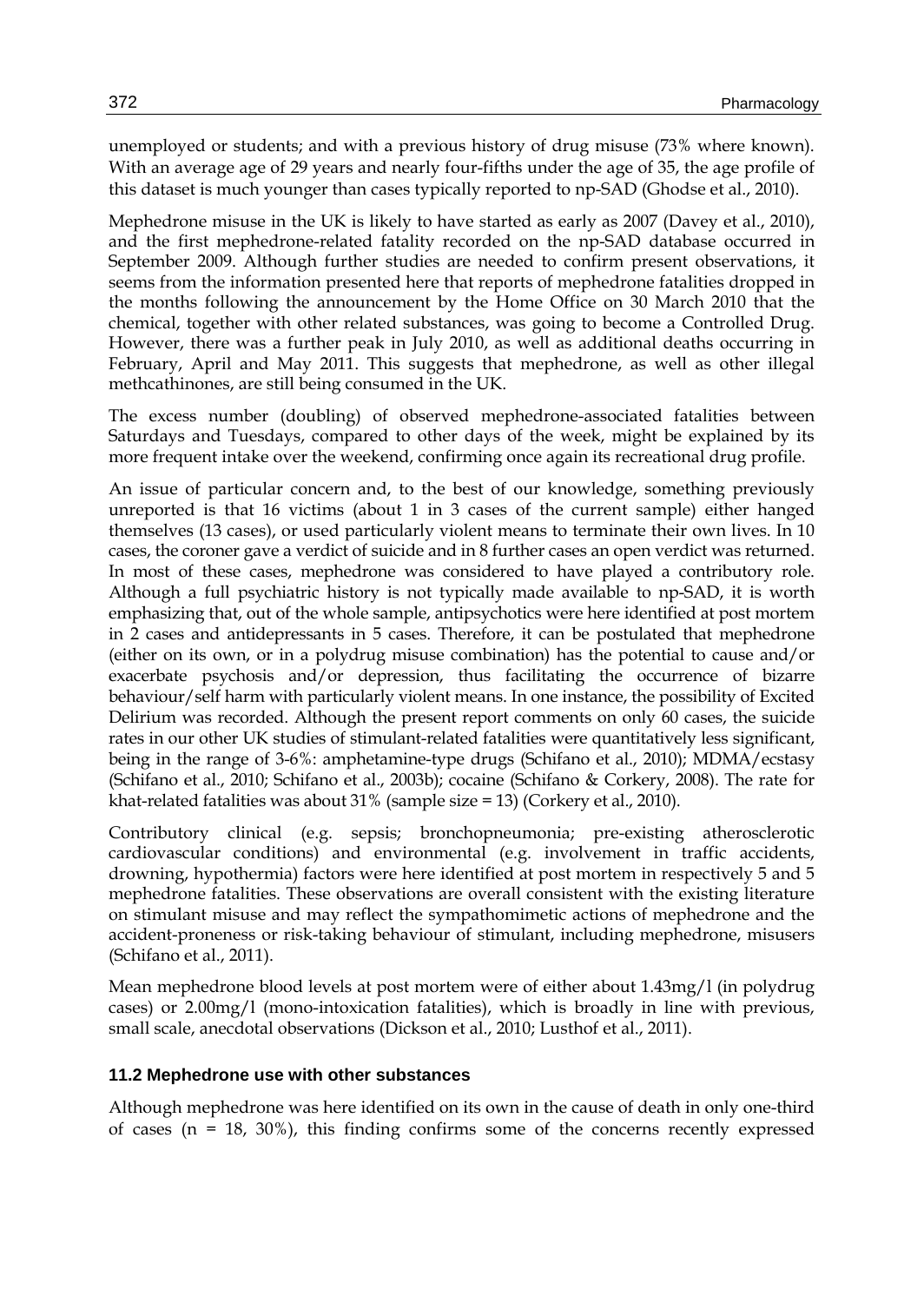regarding the acute toxicity potential of the drug itself (James et al., 2011; Maskell et al., 2011; Schifano et al., 2011; Torrance & Cooper, 2010; Wood et al., 2010; Regan et al., 2010). It could be argued that the fact there are such a relatively large number of deaths in a comparatively short period (two years) underlines the need to inform consumers of its potential to cause death on its own.

Conversely, most mephedrone victims died of polydrug, and especially alcohol, consumption. Anecdotally, it appears that alcohol is taken in association with stimulants to get a stronger/better 'high'. Similarly, other stimulants such as MDMA/ecstasy, whilst in the presence of alcohol, show more significant physiopathological effects (Pacifici et al., 2002; Schifano et al., 2003a). In 15 cases mephedrone was ingested with stimulants. Cocaine, amphetamines, other methcathinones and/or ecstasy tablets may be taken to maintain arousal and a state of alertness, since the stimulant desired effects of mephedrone fade away in a few hours (Schifano et al., 2011). However, co-ingestion of two stimulants could increase, in a synergic way, both the dopaminergic and serotonergic stimulation, and this is likely to increase mephedrone toxicity effects and harm potential (Schifano et al., 2011). In other cases, arguably to modulate its stimulant effects, mephedrone was associated in this study with opiates (12 cases) and/or diazepam (13 cases). This is likely to be consistent with the observation made here that, where known, about 3 out of 4 victims had a history of drug misuse. It is noteworthy that other newly emerging psychoactive substances (including: GBL/GHB, ketamine, piperazines, as well as other methcathinones) were also found in several cases in conjunction with mephedrone; this is in line with the literature (Deluca et al., 2009; Schifano et al., 2011). In all of these polydrug abuse cases, the precise role of mephedrone in causing fatality was due to simultaneous drug use and remains unclear. Conversely, the use of stimulants might afford some protective effects to those who overdosed with sedatives.

## **11.3 Treatment and prevention of fatalities**

The patterns of drug use evidenced by post mortem toxicology results are similar to those reported by surveys and online users' fora; polysubstance use is common, especially the coingestion of alcohol, stimulants and other 'legal highs'. The pathologies (including psychopathologies) exhibited in many of these cases exhibit close similarities to those previous noted for amphetamine, cocaine, MDMA and khat. The implication of these findings is that similar advice to that already given for adverse events caused by other stimulants should be provided to clinicians, the emergency services and first-aiders. It is suggested that the treatment for more life-threatening conditions might be broadly similar to that for amphetamine poisoning. Individuals with less severe symptoms should be assessed and managed as for any psychoactive drug user; they may simply need reassurance, support and observation. People with underlying cardiac, neurological and psychiatric conditions, especially those on medication, are likely to be at greatest risk of serious adverse events (Winstock et al., 2010).

Although our knowledge of mephedrone's potential neurotoxicity or long-term consequences of its use is still very limited, it is sensible to offer the following advice: avoiding regular use to avoid developing tolerance; not using the drug in combination with other stimulants or large amounts of alcohol and other depressants; not injecting the drug; remaining well hydrated when using the drug; and avoiding becoming overheated. Brief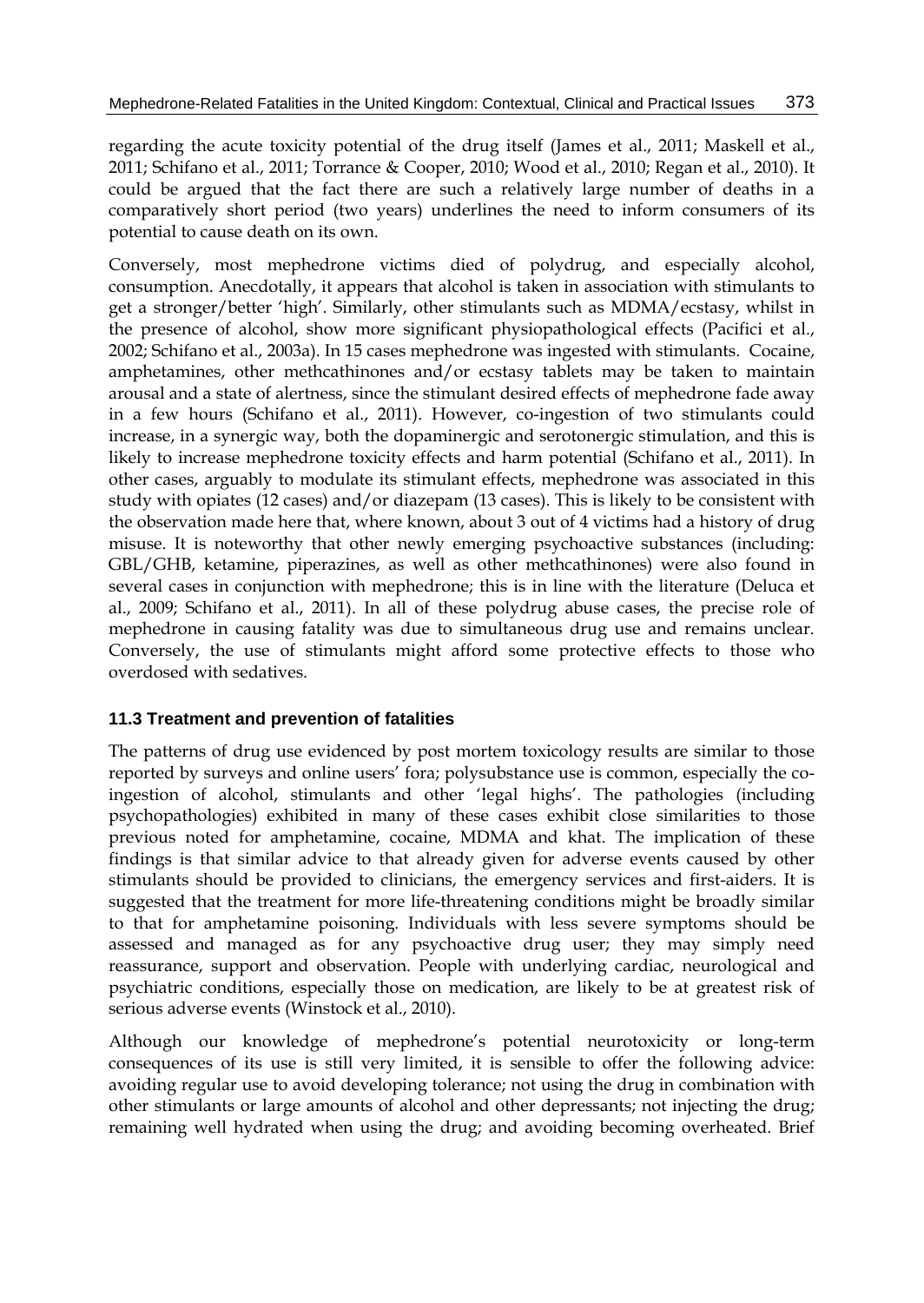motivational interventions and appropriately adapted psychosocial intervention may be employed to treat mephedrone addiction (Winstock et al., 2010).

#### **11.4 Limitations**

A number of limitations need to be borne in mind in respect of this study: (a) not all suspected cases may have been identified; (b) remaining 'positive' cases are awaiting further inquiries or inquest; (c) the fact that mephedrone may have been involved in death cannot be confirmed until the relevant Coroner or Procurator Fiscal has concluded her/his inquest or other formal inquiry; (d) the presence of mephedrone in post mortem toxicology does not necessarily imply that it caused or contributed to a death; (e) not all completed cases have been formally notified to the Programme for recording. Hence, the number of identified cases reported here is likely to be an underestimation.

It is thought unlikely that the changes in fatality rates over time observed here are related to parallel changes in coroner methods, which would in turn affect surveillance. Data collection methods have remained unchanged. However, greater awareness of the phenomenon, improved case identification methods, and the devopment of new approaches in forensic toxicology and the range of substances now routinely screened for may have led to more potential cases being notified and registered.

Further limitations of the present report may include: lack of analytical attention to the role of the possible triggering environmental factors (i.e. overcrowding; hot settings etc); lack of total geographical coverage of coroner's jurisdictions; possible incomplete information relating to the prescription of psychoactive medications; and lack of information for some fatalities on the concentration of mephedrone detected in body fluids, so that some victims might have had only traces of the substance. Finally, since mortality rates (e.g. number of deaths out of number of mephedrone intake occasions) were not here calculated, it may be difficult to determine the true extent of risks associated with mephedrone consumption. However, in at least one case death occurred on the first use of mephedrone (albeit in combination with amphetamine).

#### **12. Conclusions**

This chapter has highlighted the dangers associated with mephedrone consumption, especially with regard to recreational use. This study represents the most detailed analysis to date of the largest number of mephedrone-related fatalities world-wide. It is hoped that it will thereby make a major contribution to the evidence-base being built up on this drug, and therefore, to reducing drug-related deaths.

Although identified on its own in only a minority of cases, present data confirm concerns regarding the acute toxicity potential of the drug. It is of concern that about 1 in 3 cases of the current sample used particularly violent means to terminate their own lives.

The number of mephedrone intake occasions was not calculated here, and so it may be difficult to determine the true extent of risks associated with mephedrone consumption. It may be possible to compare the lethality of mephedrone with other substances building on methods developed by King and Corkery (2010).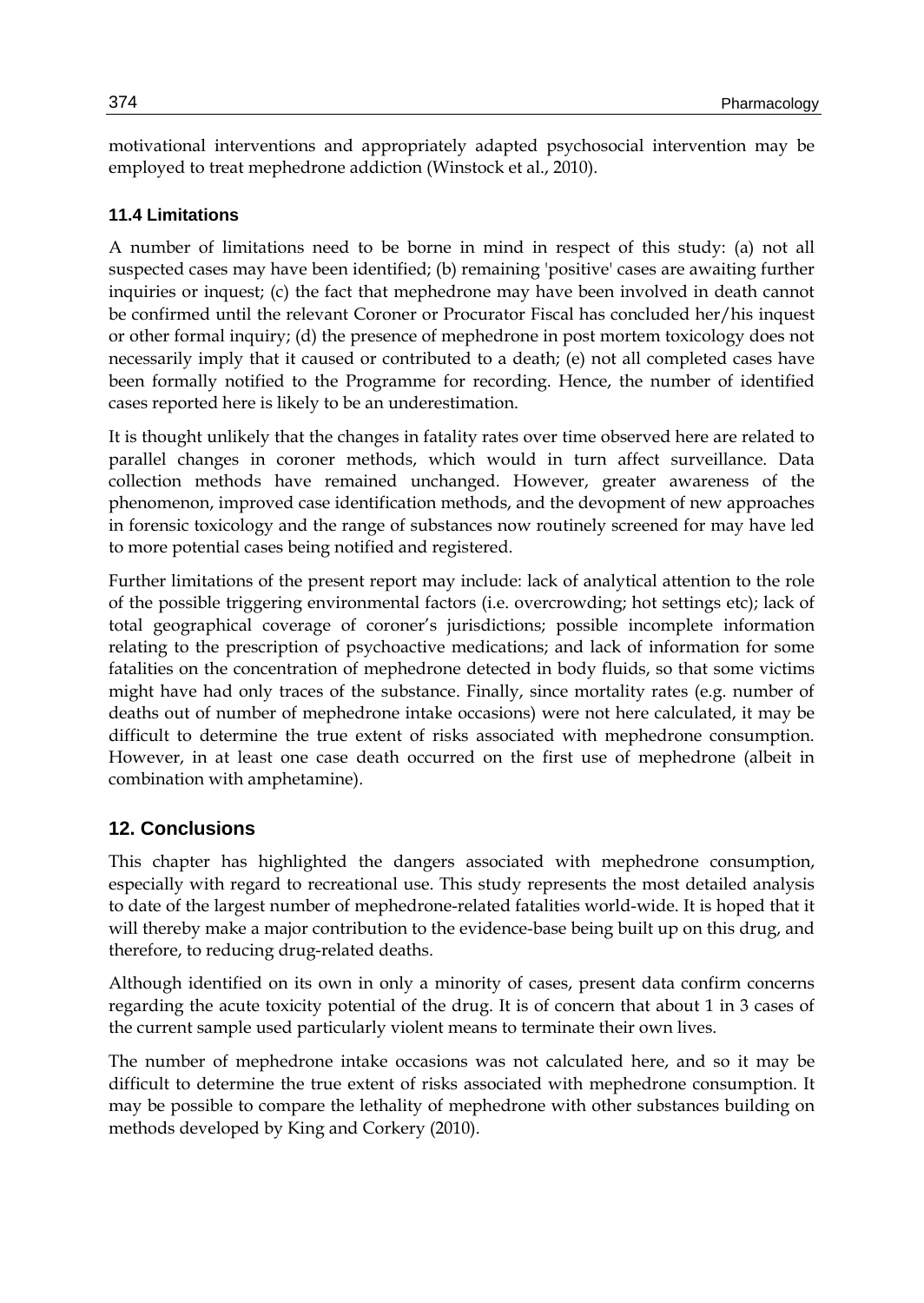Further studies of a similar nature should be conducted in other countries, to see if the clinical and toxicity patterns associated with mephedrone use described here are confirmed. Notwithstanding the possible biases outlined above, the number of cases reported here may however suggest a significant level of caution when ingesting mephedrone for recreational purposes.

The limited information yet available on mephedrone underlines the need for basic preclinical and in-vitro research (and the necessary funding to carry it out) on the pharmacology, metabolism, etc. of methcathinones so as to provide evidence-based interventions and treatments.

# **13. Acknowledgements**

The authors wish to thank coroners and their staff in England & Wales, Northern Ireland, and the Islands; Procurators Fiscal in Scotland; and the Scottish Crime & Drug Enforcement Agency for their assistance in providing data to the National Programme on Substance Abuse Deaths. Thanks are also due to colleagues in UK forensic toxicology agencies for assistance in identifying and confirming suspected deaths in which mephedrone consumption was positive. The np-SAD regularly received support from the Department of Health in the time frame 2004-2010.

This publication arises as well from the activities of the ReDNet Research Project, for which FS has received funding from the European Commission, in the framework of the Public Health Programme (2009 12 16).

# **14. Conflicts of interest**

No conflicts of interest are declared here which may have influenced the interpretation of present data. Please note the following: JC has been the UK Focal Point expert on Drug-Related Deaths for the European Monitoring Centre for Drugs and Drugs Addiction since 2000; FS is a full member of the UK Advisory Council on the Misuse of Drugs (ACMD); JC and FS are members of the ACMD Working Group on Novel Psychoactive Substances, the UK Early Warning System. All authors are members of the International Centre for Drug Policy (ICDP). AHG is current President of the International Narcotics Control Board (INCB). The views expressed here reflect only those of authors and not necessarily those of the Department of Health, Home Office, the ACMD, the ICDP, the EMCDDA, or the INCB.

# **15. References**

ACMD. (2010). *ACMD letter to Home Secretary - Mephedrone (and related cathinones)*. 13 January. Advisory Council on the Misuse of Drugs, London, Available from: http://www.homeoffice.gov.uk/publications/alcohol-

drugs/drugs/acmd1/acmdmephedrone?view=Binary

- Archer, R.P. (2009). Fluoromethcathinone, a new substance of abuse, *Forensic Science International*, Vol.185:10–20.
- Camilleri, A., Johnston, M.R., Brennan, M., Davis, S. & Caldicott, D.G. (2010). Chemical analysis of four capsules containing the controlled substance analogues 4-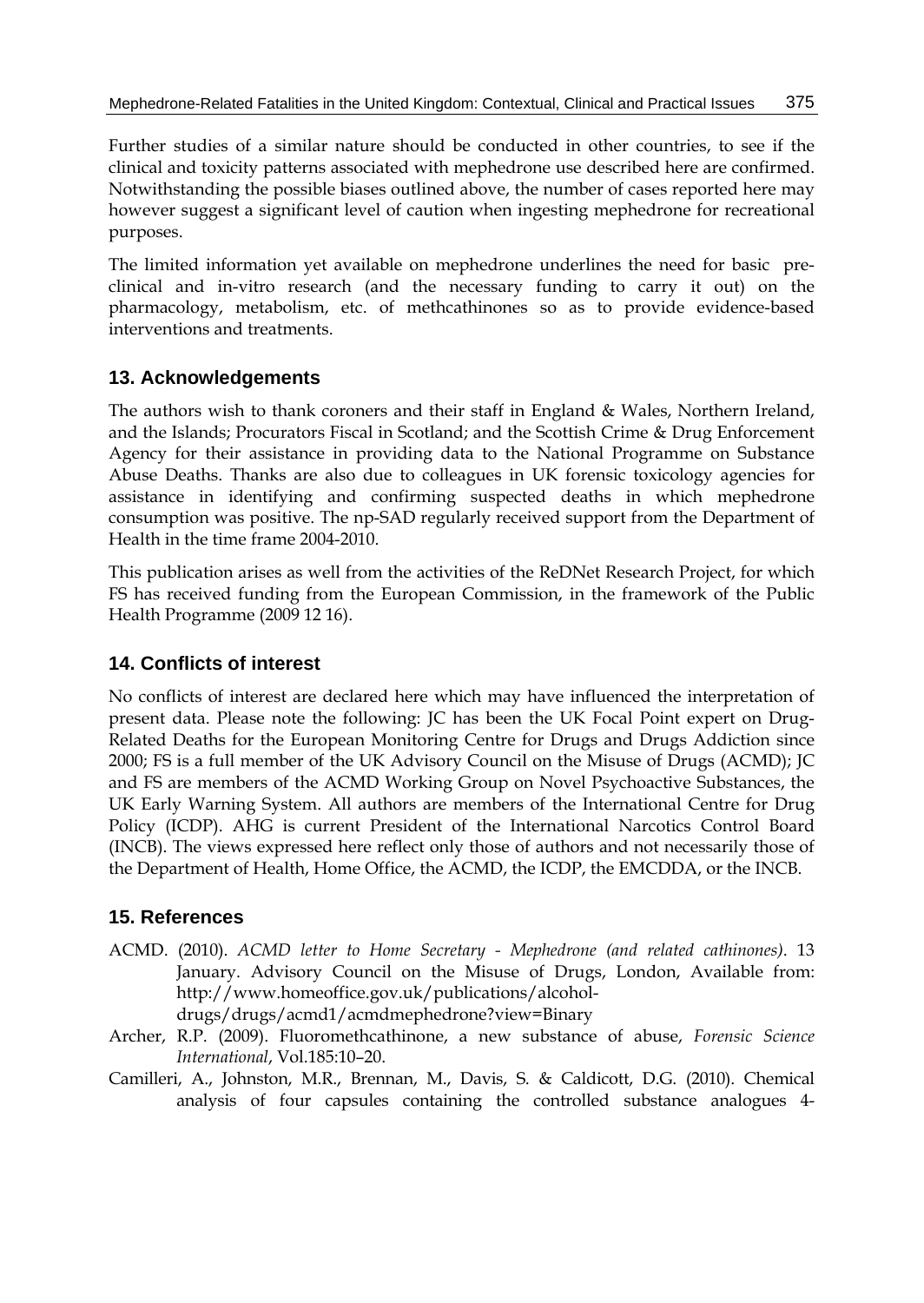methylmethcathinone, 2-fluoromethamphetamine, alpha-phthalimidopropiophenone and N-ethylcathinone, *Forensic Science International*, Vol.197:59–66.

Campbell, D. (2009). Online sales of legal alternatives to class A drugs raise safety fears. *The Guardian*, 12.03.09, Available from:

http://www.guardian.co.uk/society/2009/mar/12/online-legal-drugs-stimulants

- Chhabra, J.S., Nandalan, S. & Saad, R. (2010). Mephedrone poisoning a case of severe refractory left ventricular failure, Poster Presentation 33, *The State of the Art Meeting,* London, 13-14 December 2010, pp. 74-75.
- Chemspider. (2010). Mephedrone, Available from: http://www.chemspider.com/Chemical-Structure.21485694.html
- Corkery, J.M. (2002). Drug-related mortality in the United Kingdom, in Ghodse, H., Oyefeso, A., Corkery, J. & Baldacchino, A. (eds.), *Drug-related Mortality: Perspectives across Europe,* European Collaborating Centres for Addiction Studies, London, Monograph Series No. 2, pp. 155-184.
- Corkery, J.M., Schifano, F., Oyefeso, A., Ghodse, A.H., Tonia, T., Naidoo, V. & Button, J. (2011). 'Bundle of fun' or 'bunch of problems'? Case series of khat-related deaths in the UK, *Drugs Education, Prevention and Policy*, Vol.18(6):408-425.
- Cozzi, N.V., Sievert, M.K., Shulgin, A.T., Jacobill, P. & Ruoho, A.E. (1999). Inhibition of plasma membrane monoamine transporters by betaketoamphetamines, *European Journal of Pharmacology*, Vol. 381:63–69.
- Daly, M. (2010). Teenage kicks, *Druglink*, Vol.25(No.1) (Jan/Feb):8-10, Available at: http://www.drugscope.org.uk/OneStopCMS/Core/CrawlerResourceServer.aspx ?resource=359F1F2D-3D94-4061-AB88- 25AFFF1C801C&mode=link&guid=677eca484c614bf995ba90f8f81449d7
- Dargan, P.I., Albert, S. & Wood, D.M. (2010). Mephedrone use and associated adverse effects in school and college/university students before the UK legislation change, *Quarterly Journal of* M*edicine,* Vol.103(No.11):875-9.
- Davey, Z., Corazza, O., Schifano, F., Deluca, P. & the Psychonaut Web Mapping Group. (2010). Mass-information: Mephedrone, myths, and the new generation of legal highs, *Drugs and Alcohol Today*, Vol.10:24-28.
- Deluca, P., Schifano, F., Davey, Z., Corazza, O., Di Furia, L. & the Psychonaut Web Mapping Research Group. (2009). *Mephedrone Report*, Institute of Psychiatry, King's College London, London (UK), Available from: http://www.psychonautproject.eu
- Dickson, A.J., Vorce, S.P., Levine, B. & Past, M.R. (2010). Multiple-Drug Toxicity Caused by the Coadministration of 4-Methylmethcathinone (Mephedrone) and Heroin, *Journal of Analytical Toxicology*, Vol.34:162-168.
- Drugsforum. (2010). Mephedrone (4-methylmethcathinone, 4-MMC) Experiences, www.drugs-forum.com, Available at:

http://www.drugs-forum.com/forum/showthread.php?t=43273

EMCDDA. (2011). *Report on the risk assessment of mephedrone in the framework of the Council Decision on new psychoactive substances,* May 2011, European Monitoring Centre for Drugs and Drug Addiction, Lisbon, Available from:

http://www.emcdda.europa.eu/html.cfm/index116639EN.html

Europol-EMCDDA. (2010). *Europol–EMCDDA Joint Report on a new psychoactive substance: 4 methylmethcathinone (mephedrone)*, March 2010, European Monitoring Centre for Drugs and Drug Addictions, Lisbon, Available from: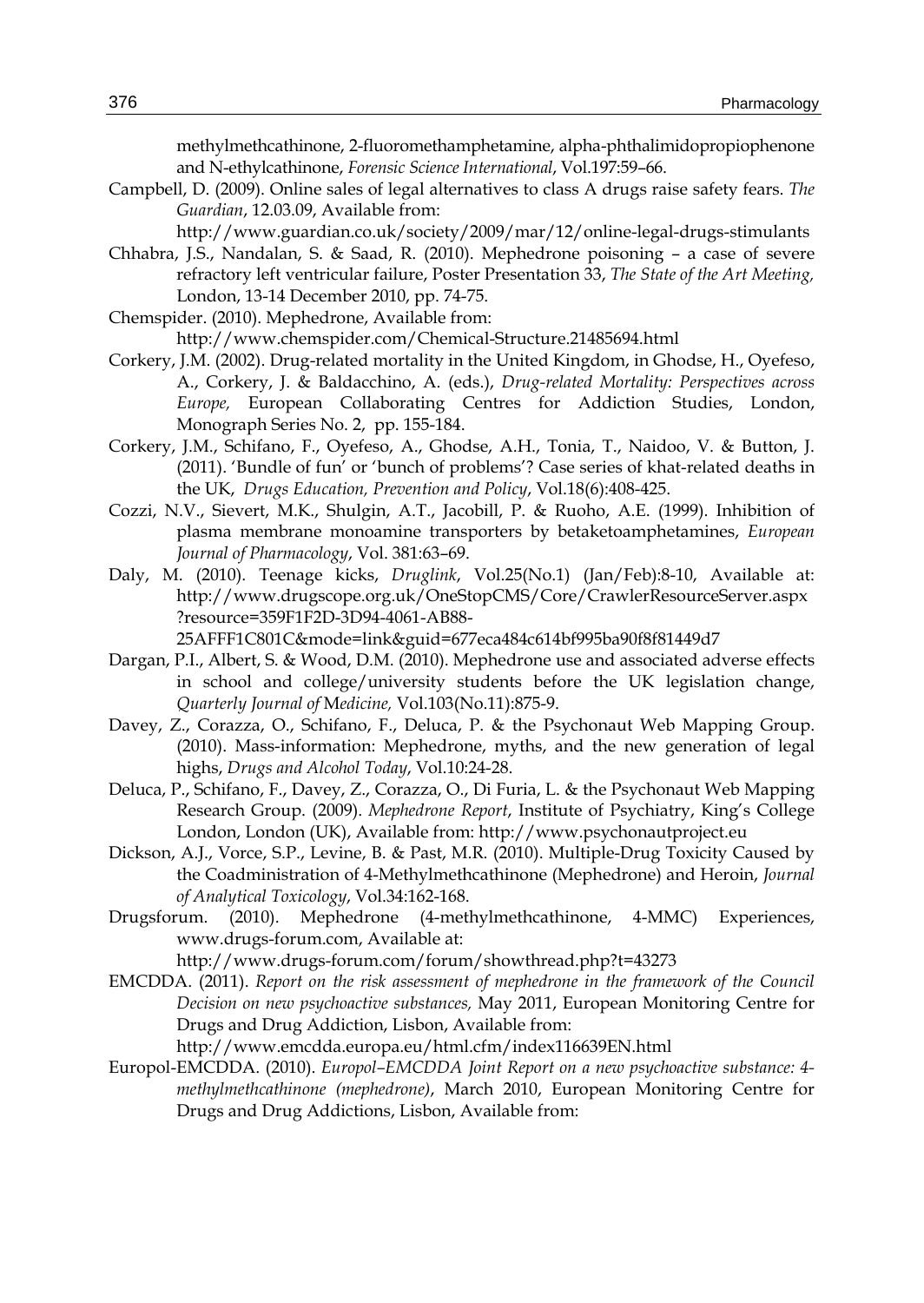http://www.emcdda.europa.eu/html.cfm/index132196EN.html

- Feyissa, A.M. & Kelly, J.P. (2008). A review of the neuropharmacological properties of khat, *Progress in Neuro-Psychopharmacology and Biological Psychiatry,* Vol.32:1147-1166.
- Fleming, N. (2010). Miaow-miaow on trial: truth or trumped-up charges?, *New Scientist*, 29 March, Available at: http://www.newscientist.com/article/dn18712-miaowmiaowon-trial-truth-or-trumpedup-charges.html
- Garret, G. & Sweeney, M. (2010). The serotonin syndrome as a result of mephedrone toxicity, *BMJ Case Reports,* Doi:10.1136/bcr.04.2010.2925.
- Gibbons, S. & Zloh, M. (2010). An analysis of the 'legal high' mephedrone, *Bioorganic & Medicinal Chemistry Letters*, Vol.20:4135–4139
- Ghodse, A.H., Corkery, J., Oyefeso, A., Schifano, F., Ahmed, K. & Naidoo, V. (2010). *Drugrelated deaths in the UK. Annual Report 2010*. International Centre for Drug Policy, St George's, University of London (UK). Available from: http://www.sgul.ac.uk/research/projects/icdp/pdf/np-SAD%2011th%20annual%20report%20Final.pdf
- Gustaffsson, D. & Escher, C. (2009). Mefedron. Internetdrog som tycks ha kommit för att stanna [Mephedrone-Internet drug that seems to have come to stay], *Läkartidningen*, Vol.106:2769-2771.
- Gygi, M.P., Gibb, J.W. & Hanson, G.R. (1996). Methcathinone: an initial study of its effects on monoaminergic systems, *Journal of Pharmacology and Experimental Therapeutics*, Vol.276:1066–1072.
- Home Office. (2010). A change to the Misuse of Drugs Act 1971: Control of mephedrone and other cathinone derivatives, Home Office Circular 010/2010, 14 April 2010, Home Office, London, Available at:

 http://www.homeoffice.gov.uk/about-us/corporate-publications-strategy/homeoffice-circulars/circulars-2010/010-2010/

- James, D., Adams, R.D., Spears, R., Cooper, G., Lupton, D.J., Thompson, J.P. & Thomas, S.H.; on behalf of the National Poisons Information Service. (2011). Clinical characteristics of mephedrone toxicity reported to the UK National Poisons Information Service, *Emergency Medical* J*ournal*, Aug, Vol.28(No.8):686-689.
- Kalix, P. (1990). Pharmacological properties of the stimulant khat, *Pharmacology and Therapeutics*, Vol.48:397-416.
- Kalix, P. (1992). Cathinone, a natural amphetamine, *Pharmacology & Toxicology,* Vol.70:77–86.
- King, L.A. & Corkery, J.M. (2010). An index of fatal toxicity for drugs of misuse, *Human Psychopharmacology*, Vol.25(No.2):162-166.
- Lee, W.S., Chan, M.F., Tam, W.M. & Hung, M.Y. (2007). The application of capillary electrophoresis for enantiomeric separation of N,Ndimethylamphetamine and its related analogs: intelligence study on N,N-dimethylamphetamine samples in crystalline and tablet forms, *Forensic Science International*, Vol.165:71–77.
- Lusthof, K.J., Oosting, R., Maes, A., Verschraagen, M., Dijkhuizen, A. & Sprong, A.G.A. (2011). A case of extreme agitation and death after the use of mephedrone in The Netherlands, *Forensic Science International*, Vol. 206:e93–e95
- Mackay, K., Taylor, M. & Bajaj, N. (2011). The adverse consequences of mephedrone use: a case series, *The Psychiatrist*, Vol.35: 203-205.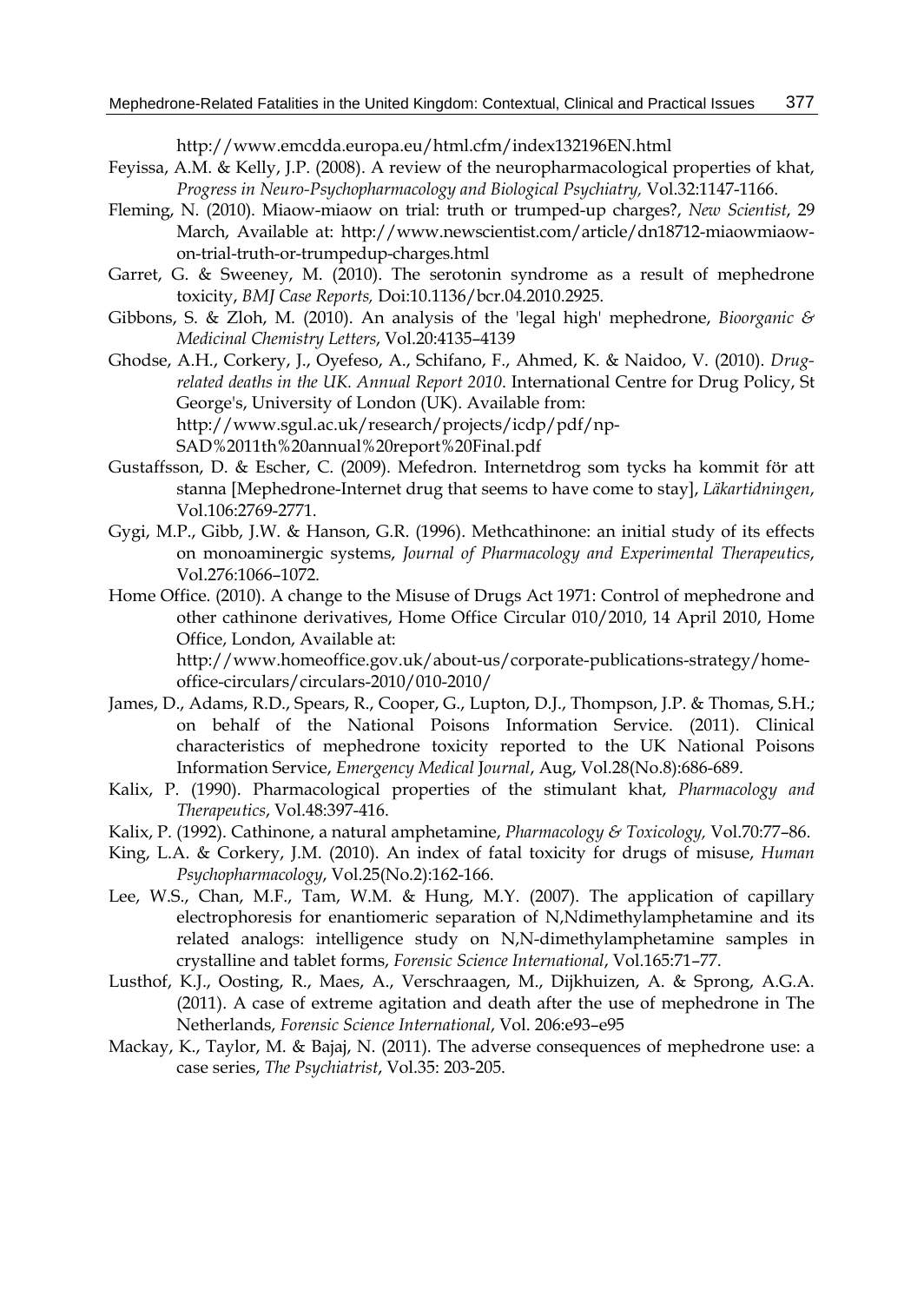- Maskell, P.D., De Paoli, G., Seneviratne, C. & Pounder, D.F. (2011). Mephedrone (4- Methylmethcathinone)-related deaths, *Journal of Analytical Toxicology*, Vol. 35:188- 191.
- Measham, F., Moore, K., Newcombe, R. & Welch, Z. (2010). Tweaking, bombing, dabbing and stockpiling: the emergence of mephedrone and the perversity of prohibition, *Drugs and Alcohol Today,* Vol.10:14–21.
- Morris, K. (2010). UK places generic ban on mephedrone drug family, *The Lancet*, Vol.9723:1333-1334.
- Mulchandani, R., Hand, T. & Panesar, L.K. (2010). *Seizures of drugs in England and Wales, 2009/10,* Home Office Statistical Bulletin 17/10, 28 October 2010, Home Office Research Development and Statistics Directorate, London, Available from: http://webarchive.nationalarchives.gov.uk/20110218135832/rds.homeoffice.gov.u k/rds/pdfs10/hosb1710.pdf
- Nagai, F., Nonaka, R. & Kamimura, K.S.H. (2007). The effects of nonmedically used drugs on monoamine neurotransmission in rat brain, *European Journal of Pharmacology*, Vol.559:132–137.
- National Treatment Agency. (2010). *Drug treatment in 2009–2010*, National Treatment Agency, London, Available from:

http://www.nta.nhs.uk/uploads/nta\_annualreport\_0910.pdf

- Newcombe, R. (2009). *Mephedrone: the use of mephedrone (M-cat, meow) in Middlesbrough*, Lifeline Publications, Manchester
- Nicholson, P.J., Quinn, M.J. & Dodd, J.D. (2010). Headshop heartache: acute mephedrone 'meow' myocarditis, *Heart,* Vol.96:2051-2052.
- Odenwald, M., Neuner, F., Schauer, M., Elbert, T., Catani, C., Lingenfelder, B., Hinkel, H., Häfner, H. & Rockstroh, B. (2005). Khat use as risk factor for psychotic disorders: a cross-sectional and case–control study in Somalia, *BMC Medicine*, Vol.12:3–5.
- Odenwald, M., Hinkel, H., Schauer, E., Schauer, M., Elbert, T., Neuner, F. & Rockstroh, B. (2009). Use of khat and posttraumatic stress disorder as risk factors for psychotic symptoms: a study of Somali combatants, *Social Science & Medicine*, Vol.69:1040– 1048
- Omer, T.A. & Doherty, C. (2011). Posterior reversible encephalopathy syndrome (PRES) complicating the 'legal high' mephedrone, *BMJ Case Reports,* Doi:10.1136/bcr.02.2011.3904
- Osorio-Olivares, M., Caroli Rezende, S., Sepulveda-Boza, B.K., Cassels, R.F. et al. (2003). A two-step method for the preparation of homochiral cathinones, *Tetrahedron: Asymmetry*, Vol.14:1473–1477.
- Pacifici, R., Zuccaro, P., Farre, M., Pichini, S., Di Carlo, S., Roset, P.N., Palmi, I., Ortuno, J., Menoyo, E., Segura, J. & de la Torre, R. (2002). Cell-mediated immune response in MDMA users after repeated dose administration: studies in controlled versus noncontrolled settings, *Annals of the New York Academy of Sciences*, Vol.965:421-433.
- Power, M. (2009). Mephedrone: the future of drug dealing, *Druglink*, Vol.24.(No.2) (Mar/Apr):6,7,9. Available from: http://www.drugscope.org.uk/Resources/Drugscope/Documents/PDF/Good%2 0Practice/Druglink\_March\_09\_mephedrone.pdf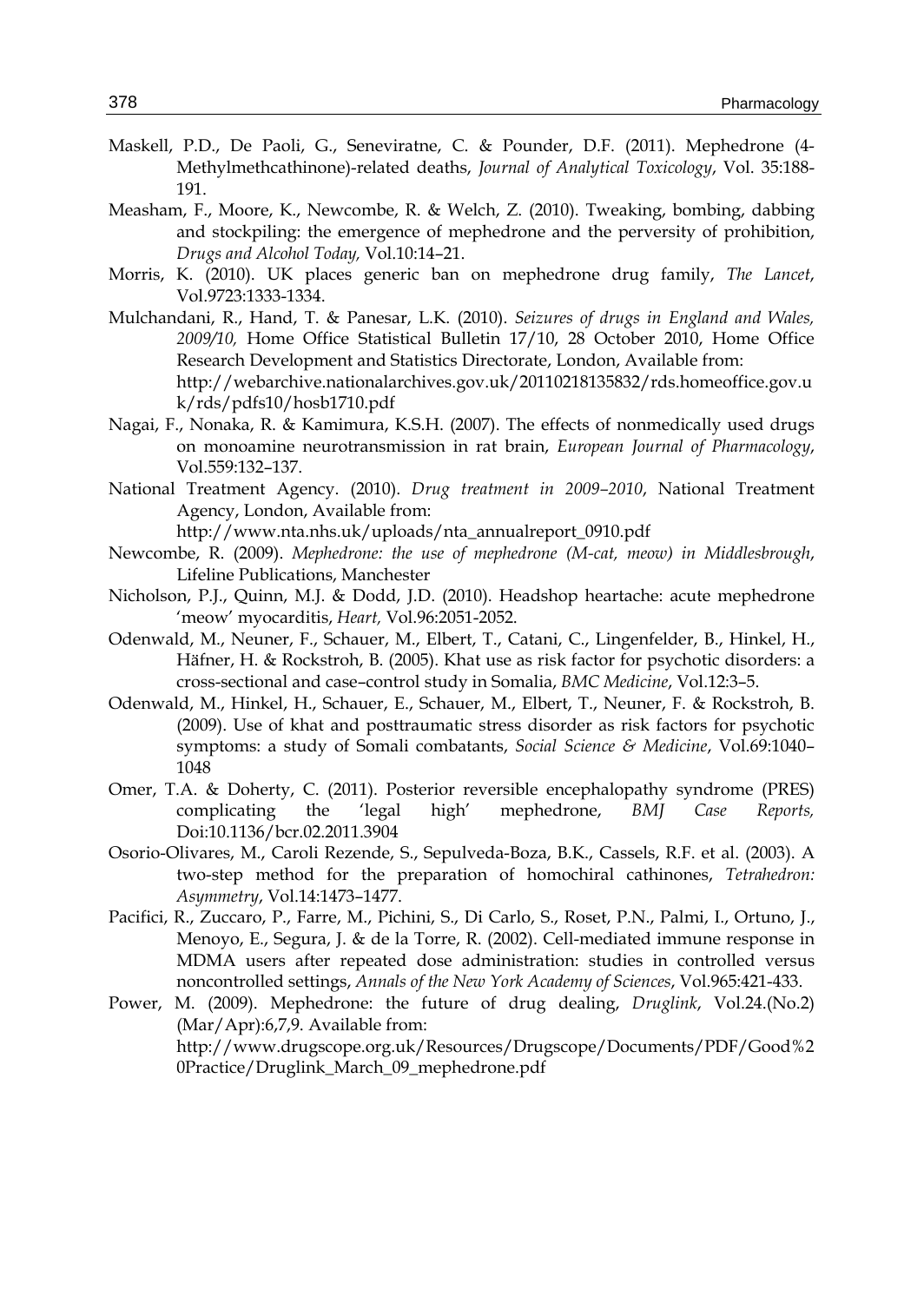- Ramsey, J., Dargan, P.I., Smyllie, S., Davies, S., Button, J., Holt, D.W. & Wood, D.M. (2010). Buying 'legal' recreational drugs does not mean that you are not breaking the law, *Quarterly Journal of Medicine*, Vol.103:777–783.
- Roussel, O., Perrin, M., Herard, P., Chevance, M. Arpino, P. (2009). La 4-méthyléphédrone sera-t-elle une "Ecstasy" du XXIème siècle?, *Annales de toxicologie analytique,* Vol. 21:169–177.
- Regan, L., Mitchelson, M. & Macdonald, C. (2010). Mephedrone toxicity in a Scottish emergency department, *Emergency Medicine Journal*, Dec 23. [Epub ahead of print]
- Saem de Burnaga Sanchez, J. (1929). Sur un homologue de l'ephedrine, *Bulletin de la Société Chimique de France,* Vol.45:284–286.
- Schifano, F. (1996). Cocaine misuse and dependence, *Current Opinion in Psychiatry*, Vol.9:225–230
- Schifano, F., Corkery, J., Naidoo, V., Oyefeso, A. & Ghodse, A.H. (2010). Comparison between amphetamine/ methylamphetamine and ecstasy (MDMA, MDEA, MDA, 4-MTA) mortality data in the UK (1997-2007), *Neuropsychobiology*, Vol.61:122-130.
- Schifano, F., Oyefeso, A., Corkery, J., Cobain, K., Jambert-Gray, R., Martinotti, G. & Ghodse, A.H. (2003a). Death rates from ecstasy (MDMA, MDA) and polydrug use in England and Wales 1996-2002, *Human Psychopharmacology Clinical and Experimental,*  Vol. 18:519-524.
- Schifano, F., Oyefeso, A., Webb, L., Pollard, M., Corkery, J. & Ghodse, A.H. (2003b). Review of deaths related to taking ecstasy, England and Wales, 1997-2000, *British Medical Journal,* Vol. 326:80-81.
- Schifano, F. & Corkery, J. (2008). Cocaine/crack cocaine consumption, treatment demand, seizures, related offences, prices, average purity levels and deaths in the UK (1990- 2004), *Journal of Psychopharmacology,* Vol. 22:71-79.
- Schifano, F., Albanese, A., Fergus, S., Stair, J.L., Deluca, P., Corazza, O., Davey, Z., Corkery, J., Siemann, H., Scherbaum, N., Farre', M., Torrens, M., Demetrovics, Z., Ghodse, A.H., Psychonaut Web Mapping & ReDNet Research Groups. (2011). Mephedrone (4-methylmethcathinone; 'meow meow'): chemical, pharmacological and clinical issues, *Psychopharmacology (Berlin)*, Vol. 214:593-602.
- Smith, K. & Flatley, J. (Eds.). (2011). *Drug Misuse Declared: Findings from the 2010/11 British Crime Survey England and Wales,* Home Office Statistical Bulletin 12/11, 28 July 2011, Home Office Research, Development and Statistics Directorate, London, Available from: http://www.homeoffice.gov.uk/publications/science-researchstatistics/research-statistics/crime-research/hosb1211/hosb1211?view=Binary
- Sumnall, H. & Wooding, O. (2009). *Mephedrone: an update on current knowledge*. Centre for Public Health, Liverpool John Moores University, Liverpool, Available from: http://www.cph.org.uk/showPublication.aspx?pubid=614
- Torrance, H. & Cooper, G. (2010) The detection of mephedrone (4-methylmethcathinone) in 4 fatalities in Scotland, *Forensic Sciences International*, Vol.202(No.1-3):e62-3.
- Winstock, A.R., Marsden, J. & Mitcheson, L. (2010). What should be done about mephedrone? *British Medical Journal,* Vol.340:c1605.
- Winstock, A., Mitcheson, L., Deluca, P., Davey, Z., Corazza, O. & Schifano, F. (2011). Mephedrone; new kid for the chop, *Addiction*, Vol.106(No.1):154-61.
- Wood, D.M., Davies, S., Puchnarewicz, M., Button, J., Archer, R., Ovaska, H., Ramsey, J., Lee, T., Holt, D.W. & Dargan, P.I. (2010a). Recreational use of mephedrone (4-